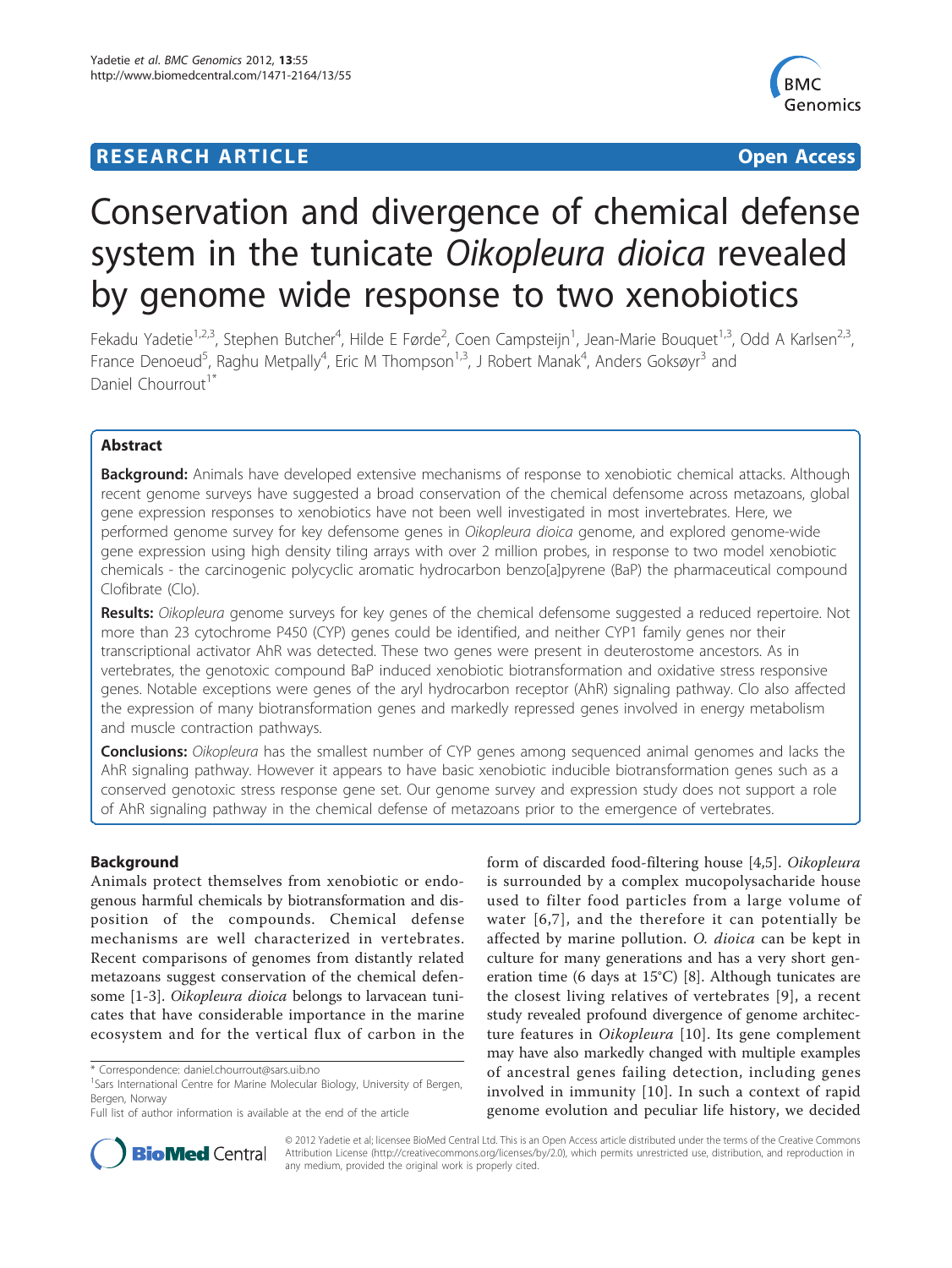to explore the genome for selected defensome genes and initiate investigations of Oikopleura responses to chemical stressors, for comparisons with invertebrate and vertebrate model systems.

The major components of chemical defensome of animals are phase I oxidative metabolic enzymes, phase II conjugating enzymes, phase III transporters, and transcription factors regulating the genes encoding biotransformation enzymes [\[2](#page-15-0),[11,12\]](#page-15-0). Xenobiotic inducible CYP families 1-4 and the transcription factors regulating them are among the most important and best studied defensome genes in vertebrates. Vertebrate CYP1 family enzymes play central roles in the metabolism of environmental toxicants such as polycyclic aromatic hydrocarbons (PAHs) [[11,12\]](#page-15-0). Transcription factors of two classes, the aryl hydrocarbon receptor (AhR) and some nuclear receptor (NR) family members (NR1C and NR1I), regulate the expression of mammalian CYP families 1-4 [[11,12\]](#page-15-0). AhR regulates CYP1 family genes (most importantly CYP1A1), the steroid and xenobiotic (or pregnane X) receptor (SXR/PXR) and constitutive androstane receptor (CAR) regulate CYP3A and CYP2B, and peroxisome proliferator-activated receptor alpha (PPAR $\alpha$ ) regulates CYP4A [[11](#page-15-0)-[14](#page-15-0)]. SXR and CAR are closely related nuclear receptors (NR1I) that are activated by a wide range of compounds including several clinically used drugs [[15\]](#page-15-0). AhR is a major xenobioticsensing receptor that is activated by environmental pollutants such as dioxin and PAHs including benzo[a]pyrene (BaP) [\[16,17](#page-15-0)].

AhR and its dimerization partner AhR nuclear translocator (ARNT) are members of the family of basic-helixloop-helix (bHLH)-Per-ARNT-Sim (PAS) domain transcription factors [[16](#page-15-0)]. Upon ligand binding, AhR dimerizes with ARNT and activates the transcription of target genes that include CYP1 family genes (CYP1A1, CYP1A2, and CYP1B1 in mammals) and genes encoding phase II conjugating enzymes [[16](#page-15-0),[18](#page-15-0),[19](#page-15-0)]. Hence the AhR signaling plays central roles in sensing and metabolic biotransformation of lipophilic toxicants in vertebrates [[16,17\]](#page-15-0).

AhR homologs are present in invertebrate genomes [[20,21\]](#page-15-0). Invertebrate AhR plays developmental roles, and the xenobiotic receptor functions of AhR were suggested to have arisen in vertebrates [[20](#page-15-0),[22\]](#page-15-0). AhR signaling pathway genes are interesting to examine in the tunicates since they were the last group diverging from vertebrates.

Other transcription factors involved in oxidative stress response include nuclear factor (erythroid-derived 2) like 2 (Nrf2) and heat shock factors (HSFs). Oxidative biotransformation enzymes such as CYPs are often considered as double-edged swords because they may not only detoxify harmful chemicals but also create more

toxic electrophilic metabolites that can damage cellular macromolecules such as DNA [[12\]](#page-15-0). Generation of reactive oxygen species (ROS) intermediate metabolites leads to activation of Nrf2 which induces antioxidant enzyme genes including glutathione-s-transferases and

glutamate-cysteine ligase subunits [\[23\]](#page-15-0). The first objective of our study was to search the Oikopleura genome for key candidate genes of chemical defense pathways; these include genes of relevant pathways, mainly CYPs, the transcription factors AhR, NR1I (SXR/PXR/CAR) and Nrf2 homologs. The second objective of the study was to examine the genome wide transcriptional responses to xenobiotic compounds using whole genome tiling arrays recently made available in Oikopleura. Oikopleura was exposed to two model xenobiotic compounds benzo[a]pyrene (BaP) and clofibrate (Clo) that are common environmental pollutants. BaP is a carcinogenic polycyclic aromatic hydrocarbon (PAH) that is a well characterized activator of AhR [[24\]](#page-15-0). PAHs are ubiquitous environmental pollutants formed by incomplete combustion of organic matter [\[25](#page-15-0)]. Clo is a PPARa activator lipid-lowering pharmaceutical compound, which is also found as an environmental contaminant in surface waters [\[26\]](#page-15-0).

# Results

Small CYP complement and no detectable CYP1-like gene BLAST Searches using CYP1 family protein sequences from various vertebrates and the invertebrates did not result in CYP- like sequences in O. dioica geneome. We then searched the genome for all CYP sequences and unambiguously identified 23 unique genes (Additional file [1](#page-14-0), Figure S1, Additional file [2\)](#page-14-0). Thus, Oikopleura seems to have the smallest CYP gene complement of animal genomes sequenced thus far [[27\]](#page-15-0), [http://drnel](http://drnelson.uthsc.edu/CytochromeP450.html)[son.uthsc.edu/CytochromeP450.html.](http://drnelson.uthsc.edu/CytochromeP450.html) Phylogenetic analysis shows that none of the Oikopleura CYPs cluster with CYP1 family proteins from other organisms (Figure [1\)](#page-2-0). A larger set of proteins and species including all the 23 Oikopleura CYPs and many CYP1 protein sequences from various organisms [[28](#page-15-0)] were also used to construct a phylogenetic tree of similar topology to the one shown in Figure [1,](#page-2-0) but none of the Oikopleura CYPs cluster with CYP1 sequences (Additional file [1,](#page-14-0) Figure S1). Thus, CYP1 genes are either lost or have diverged beyond recognition in Oikopleura. In contrast, CYP1 like genes are present in the genomes of *Ciona* and sea urchin [[2,28](#page-15-0)]. Oikopleura has CYP3-like and CYP4-like genes but the 13 CYP2-like sequences do not cluster well with CYP2 family genes from other organisms (Additional file [1,](#page-14-0) Figure S1). The absence of CYP1-like genes appears consistent with the parallel absence of AhR signaling pathway (see below). Interestingly, our expression analysis showed that BaP and Clo induced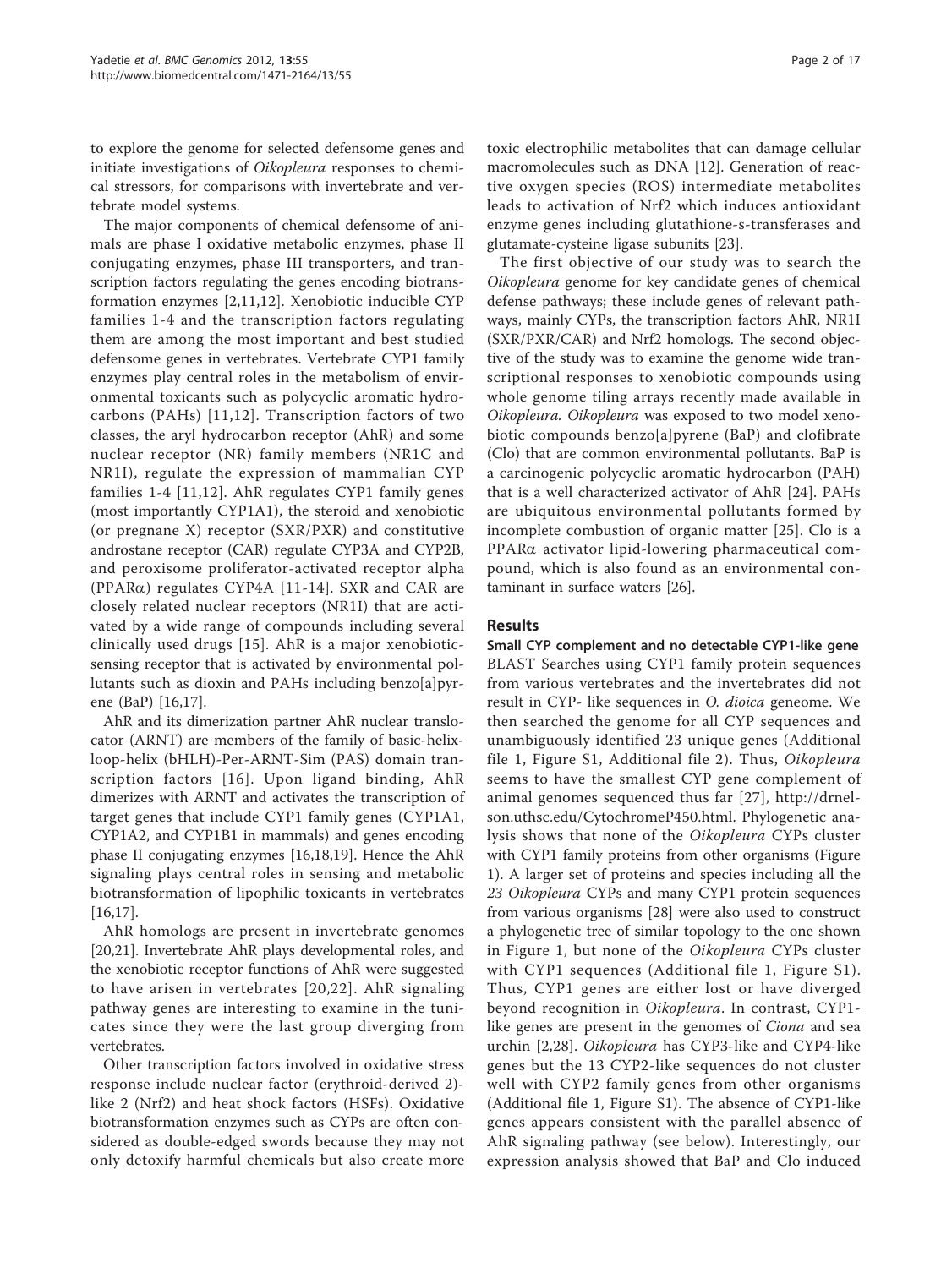<span id="page-2-0"></span>

floridae), Sp (S. purpuratus), Nv (N. vectensis) and CYP1-4 genes from Ci (C. intestinalis) and Mm (M. musculus) are included. Some O. dioca CYPs were removed to simplify the tree, but none of them cluster with CYP1sequences from other organisms. All the 23 Oikopleura CYPs and a larger set of species including some genes from [[28\]](#page-15-0) were also used to re-construct a larger phylogenetic tree with similar topology (Additional file [1](#page-14-0), Figure S1). See Additional file [2](#page-14-0) for the full list of O. dioica CYP proteins and their accessions. O. dioica (Od) sequences are shown in blue.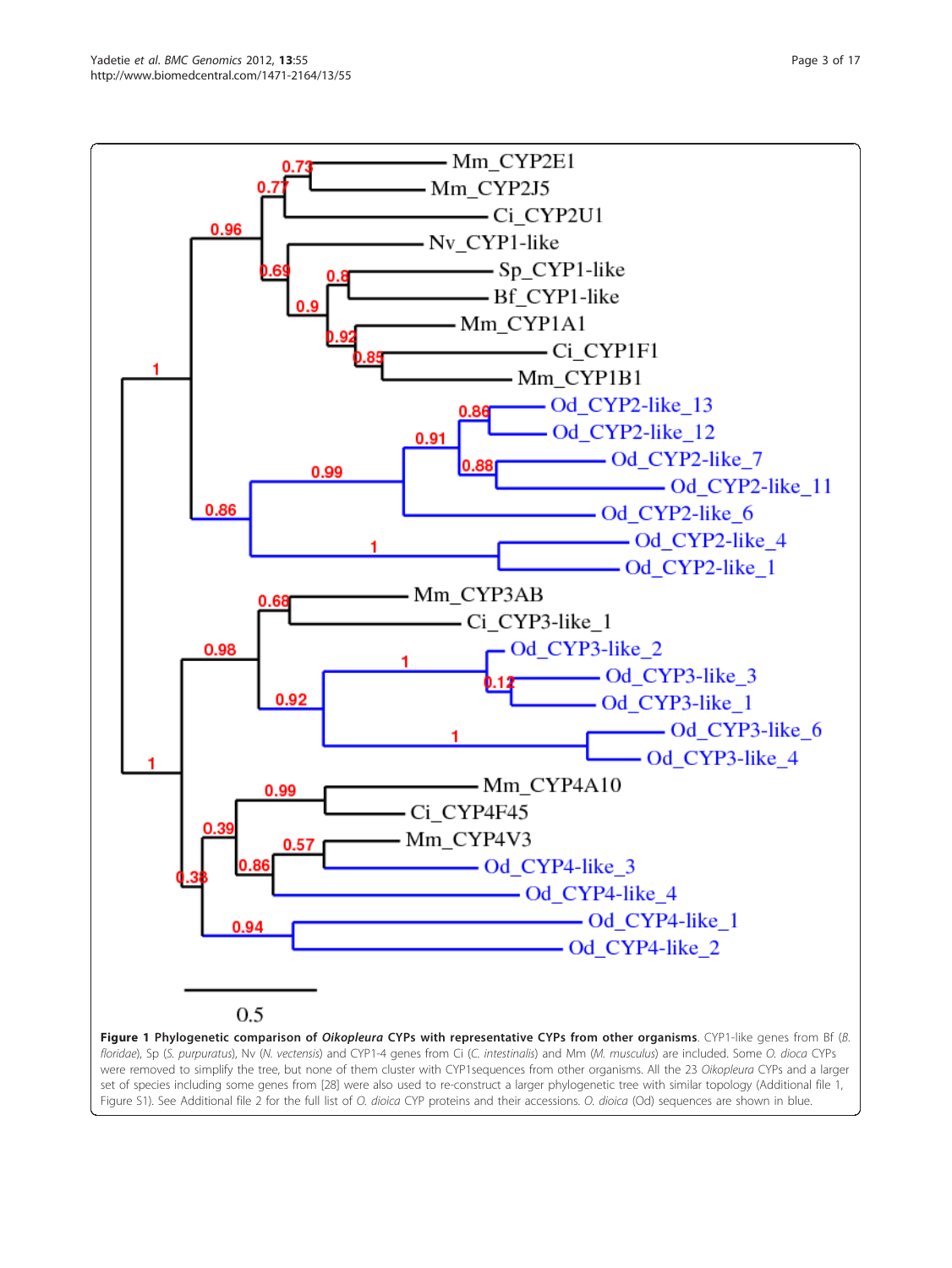CYP3-like-2 (CBY21750) and CYP2-like-11 (CBY24358) genes, respectively (Additional files [3](#page-14-0) and [4\)](#page-14-0).

#### Lack of detection of AhR signaling pathway genes

In mammals, bHLH-PAS domain proteins sense xenobiotics (AhR), oxygen (hypoxia-inducible factors/HIFs) and light (circadian locomoter output cycles protein kaput/clock) [[18](#page-15-0)]. BLAST search in the Oikopleura genome and EST collections did not reveal a candidate ortholog for AhR. HMM searches for PAS domain proteins in predicted Oikopleura protein database and BLAST searches using various bHLH-PAS domain protein sequences of vertebrates and invertebrates identified three bHLH-PAS domain proteins in Oikopleura. One PAS domain protein identified (accession: CBY20245) is a potassium voltage-gated channel family like protein (not a member of bHLH-PAS domain proteins) and was not analyzed further. Phylogenetic comparison of the three Oikopleura bHLH-PAS domain proteins with representative homologs from mouse, Ciona and sea urchin showed none of them cluster with AhR (Figure [2\)](#page-4-0). The failure to detect AhR and its repressor AhRR genes, as well as the downstream CYP1 family genes (Table [1\)](#page-5-0) suggests the absence of an AhR mediated xenobiotic biotransformation signaling pathway in Oikopleura. In contrast, AhR orthologs are present in other invertebrates including the tunicate C. intestinalis [[1,2,20,28\]](#page-15-0).

#### Oikopleura NR1I-like and NR1H-like nuclear receptors

The absence of detected AhR sequence prompted us to inspect the Oikopleura genome for candidate xenobiotic sensing nuclear receptors. There are about 40 candidate nuclear receptors in Oikopleura (our unpublished data), suggesting significant lineage-specific expansion of the superfamily. SXR, CAR and VDR (vitamin D receptor) belong to NR1I subfamily of nuclear receptor genes. SXR and CAR serve as xenobiotic sensors that activate the transcription of some CYP genes in vertebrates [[11](#page-15-0),[12](#page-15-0)]. In vertebrates, the NR1H subfamily of nuclear receptors liver-X-receptor (LXR) and farnesoid-X-receptor (FXR) are activated by sterols and bile acids, respectively [\[29](#page-15-0)]. LXR and FXR, also found in invertebrates [[2\]](#page-15-0), are potential targets of xenobiotic compounds. Genes encoding NR1I-like and NR1H-like nuclear receptors appear to be multiplied in the Oikopleura genome, even though the precise orthology relationships could not be clarified [[10\]](#page-15-0). There are 6 NR1I and 10 NR1H (LXR/FXR-like) genes in the genome (Table [1](#page-5-0)) [\[10\]](#page-15-0), and among these, there could be candidate xenobiotic receptors. No strong candidate for PPAR (NR1C) was found in Oikopleura (our unpublished data).

# Nrf2 mediated oxidative stress response pathway genes in Oikopleura

We further explored the Oikopleura genome for transcription factors involved in oxidative stress response, particularly the Nrf2-complex and found homologs of Nrf2, kelch-like ECH-associated protein 1 (Keap1), and small Maf proteins (Table [1,](#page-5-0) Additional file [1](#page-14-0), Figure S2). Phylogenetic comparison of the *O. dioica* proteins with representative proteins from other organisms suggested a candidate Nrf2-homolog gene for Oikopleura (accession: CBY09280) although it clusters with both Nrf2 and Bach proteins (Additional file [1,](#page-14-0) Figure S2). Nrf2 is a member of cap 'n' collar-basic leucine-zipper (cnc-bZIP) proteins that heterodimerize with small Maf family proteins and activate transcription from anti-oxidant response elements (ARE) in promoters of anti-oxidant defense genes [[30\]](#page-15-0). Nrf2 is normally bound to its suppressor Keap-1 and is inactive in the cytosol, but it dissociates under oxidative stress from Keap-1 and activates the transcription of target genes [\[23](#page-15-0)]. Mammalian Bach 1 and Bach 2 proteins are Nrf2-related factors that also heterodimerize with Maf proteins and mediate oxidative stress signaling [\[31](#page-15-0)]. Thus, although uncertainties remain due to the divergence of Oikopleura sequences, components of Nrf2 signaling appear to be present.

Other groups of transcription factors involved in the oxidative stress response include the heat shock factors (HSFs) [[32\]](#page-16-0). In Oikopleura, there are two or three HSF5-like genes (not shown) and one gene very similar to both HSF1 and HSF4 (here referred to as HSF1/4) (CBY25079). The HSF1/4 and many HSP genes were strongly induced by BaP treatment (Additional file [1](#page-14-0), Table S1, Additional file [3](#page-14-0)), and HSF binding sites could be identified in the promoter regions of many of the BaP induced HSP genes (not shown).

#### Genes differentially regulated by BaP

BaP significantly changed the expression level of 762 annotated genes (336 genes up-regulated and 426 genes down-regulated) in *O. dioica* (Additional file [3](#page-14-0)). The list of affected genes includes several genes that are involved in drug metabolism and disposition. Xenobiotic Phase I and II biotransformation enzyme genes induced by BaP include genes encoding a cytochrome P450 family 3 (CYP3-like-2, CBY21750), carboxylesterase, glutathione S-transferase alpha ( $\text{GST}\alpha$ ), thiosulfate sulfurtransferase and thioredoxin. Genes encoding Phase III transport proteins, ABC transporters and solute carrier proteins were also modulated. In BaP-treated animals, a co-regulation of genes in oxidative stress pathways was demonstrated by up-regulation of  $GST\alpha$  and the two subunits of glutamate-cysteine ligase (GCL), a rate limiting enzyme in glutathione synthesis (Additional file [1](#page-14-0),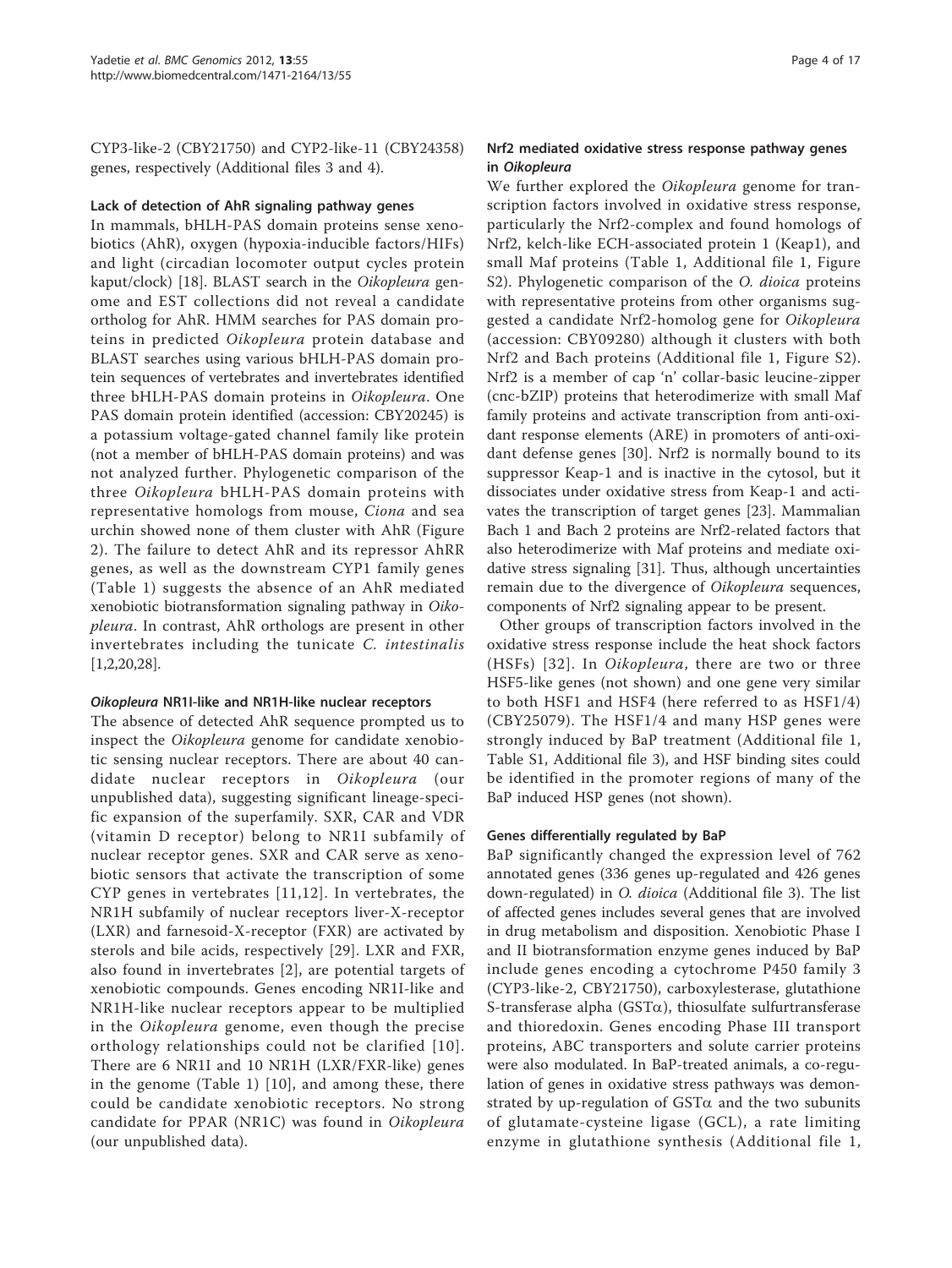<span id="page-4-0"></span>

Figure S3, Additional file [3](#page-14-0)). Another example of coregulation is the simultaneous up-regulation of many heat-shock protein (HSP) genes and their transcription factor HSF1/4 gene [[32,33\]](#page-16-0) (Additional file [1](#page-14-0), Table S1). HSP genes were among the most strongly induced genes (Additional file [1,](#page-14-0) Table S1, Additional file [3\)](#page-14-0). Some putative HSP proteins of Oikopleura showed only low sequence similarity to mouse proteins (BLASTP E-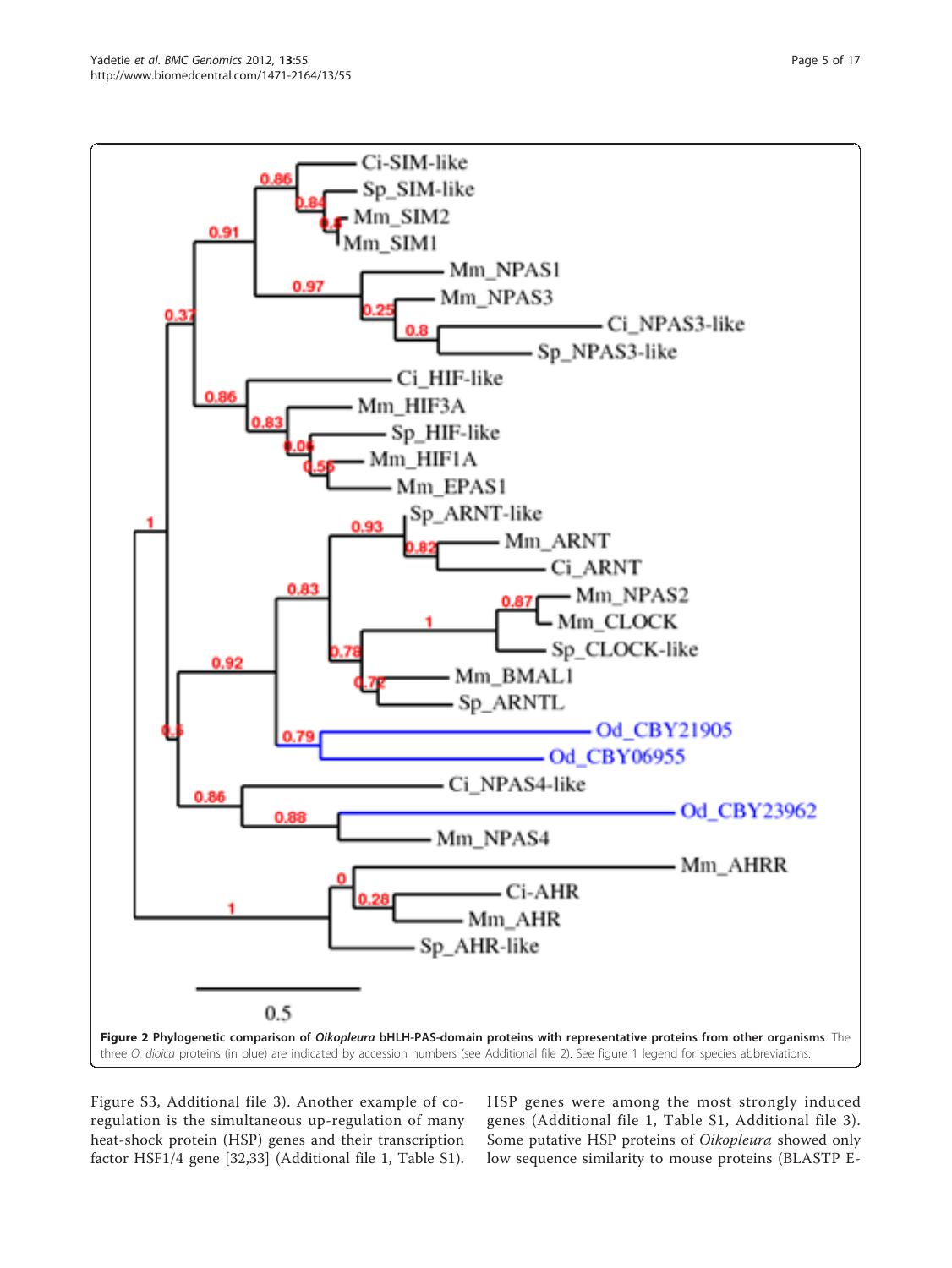<span id="page-5-0"></span>Table 1 Comparison of numbers of selected defensome genes in genomes of Oikopleura and other organisms

| Gene                        | Ο.<br>dioica   | $\epsilon$<br><i>intestinalis</i> | S.<br><b>Purpuratus</b> | М.<br>musculus |
|-----------------------------|----------------|-----------------------------------|-------------------------|----------------|
| AhR signaling               |                |                                   |                         |                |
| CYP1 genes                  | <b>ND</b>      | 5                                 | 10                      | 3              |
| AhR                         | <b>ND</b>      | 1                                 | $1$ or $2$              |                |
| AhRR                        | <b>ND</b>      | <b>ND</b>                         | <b>ND</b>               |                |
| ARNT                        |                | 1                                 |                         |                |
| <b>Nuclear</b><br>receptors |                |                                   |                         |                |
| NR1I (SXR/CAR/<br>VDR)      | 6              | $\mathfrak{D}$                    | <b>ND</b>               | 3              |
| NR1H (LXR/FXR)              | 10             | $\mathfrak{D}$                    | 4                       | 4              |
| NR1C (PPAR)                 | <b>ND</b>      | 1                                 | $\mathfrak{D}$          | 3              |
| Nrf2-signaling              |                |                                   |                         |                |
| Nrf <sub>2</sub>            | 1 <sup>d</sup> |                                   |                         |                |
| Keap1                       |                |                                   |                         |                |
| MafK                        |                |                                   |                         |                |

<sup>a</sup> clusters with both Nrf2 and Bach proteins (Additional file [1](#page-14-0), Figure S2). ND = Not detected. Data from [\[2,10,](#page-15-0)[53](#page-16-0),[55\]](#page-16-0) and NCBI database.

value  $\geq 0.001$ ) and therefore were not included in the list of genes used for pathway analysis (see Methods).

#### Pathways affected by BaP

In order to take advantage of the rich annotations of mammalian model organisms such as mouse, all predicted proteins of genes differentially regulated were annotated using BLAST searches against M. musculus proteome (BLASTP, e-value < 0.001). The best mouse hit for each Oikopeleura gene was then used in functional analyses using DAVID [[34,35](#page-16-0)] and various tools in MetaCore (GeneGo) [\[36](#page-16-0)]. It is therefore important to interpret the pathway analyses data with caution since some pathways present in mammalian models may not be conserved or relevant in Oikopleura. For example, enriched disease pathways are not relevant in Oikopleura, although they may give insights into mechanisms of the underlying expression changes of the homolog genes in Oikopleura.

KEGG analyses using the mouse genes (best BLAST hits of *Oikopleura* genes differentially regulated by BaP) revealed significantly enriched top KEGG pathways such as focal adhesion, ECM-receptor interaction, pathways in

Table 2 Significantly enriched KEGG pathways after BaP exposure

| KEGG pathway term        | Count | Pvalue       | <b>Benjamini</b> | <b>FDR</b> |
|--------------------------|-------|--------------|------------------|------------|
| Focal adhesion           | 27    | 1.65F-08     | $2.57F - 06$     | 0.00002    |
| ECM-receptor interaction | 14    | 1.09F-05     | 8.48F-04         | 0.01308    |
| Pathways in cancer       | 27    | 169F-04      | 8.76F-03         | 0.20313    |
| Small cell lung cancer   | 12    | $3.06F - 04$ | 119F-02          | 0.36717    |
| Nitrogen metabolism      | 6     | 139F-03      | 426F-02          | 1.66250    |

cancer, small cell lung cancer and nitrogen metabolism (Table 2). Pathways related to cancer reflect the mouse annotations, but some of the genes in the pathways appear to be involved in conserved cellular processes such as DNA damage and oxidative stress responses.

MetaCore enrichment analyses showed most enriched BaP affected pathways are involved in apoptosis, oxidative stress response, immune response, protein folding and cell adhesion (Table 3A and 3B). The top scored pathway map (Apoptosis and survival\_Endoplasmic reticulum stress response) is shown in Figure [3](#page-6-0) with the BaP affected genes indicated. In MetaCore Interactome analysis option, networks can be built to see interconnectedness within a data set. Genes in the input list can have physical and functional interactions (such as binding, catalytic, phosphorylation, transcriptional regulation) that are used by the algorithm to build subnetworks ranked by relative enrichment with the uploaded genes and relative saturation of networks with canonical pathways [\[36\]](#page-16-0). A detailed legend for MetaCore pathway maps and network objects is shown in Additional file [5](#page-14-0). The network building tool in MetaCore was used to create networks using the Transcription Regulation algorithm, and resulted in a list of ranked transcription factor centered networks (Additional file

Table 3 Enriched Pathway Maps (A) and Process Networks (B) for genes differentially regulated by BaP

| Rank           | A. Pathway Maps                                                 | pValue       |
|----------------|-----------------------------------------------------------------|--------------|
| 1              | Apoptosis and survival ER stress response pathway               | 6.5E-06      |
| $\overline{2}$ | NRF2 regulation of oxidative stress response                    | 7.7F-06      |
| 3              | Role of alpha-6/beta-4 integrins in carcinoma<br>progression    | $1.5F - 0.5$ |
| $\overline{4}$ | Mechanisms of CFTR activation by S-nitrosoglutathione           | $1.8F - 0.5$ |
| 5              | Immune response_IL-12 signaling pathway                         | 1.8E-05      |
| 6              | Oxidative stress Role of ASK1 under oxidative stress            | 1.9E-05      |
| 7              | Development TGF-beta-dependent induction of EMT<br>via MAPK     | $2.1E - 0.5$ |
| 8              | Development_Glucocorticoid receptor signaling                   | $2.4F - 0.5$ |
| 9              | Cytoskeleton remodeling_TGF, WNT and cytoskeletal<br>remodeling | $2.4F - 0.5$ |
| 10             | Immune response_IL-7 signaling in T lymphocytes                 | 4.1E-05      |
|                | <b>B. Networks</b>                                              |              |
| 1              | Protein folding Response to unfolded proteins                   | $2.9F - 08$  |
| $\overline{2}$ | Cell adhesion Platelet-endothelium-leucocyte<br>interactions    | $9.0F - 06$  |
| 3              | Protein folding_ER and cytoplasm                                | 3.8E-05      |
| $\overline{4}$ | Development Blood vessel morphogenesis                          | 4.7E-05      |
| 5              | Reproduction_Spermatogenesis, motility and copulation           | 5.1E-05      |
| 6              | Cell adhesion Cell-matrix interactions                          | 5.2E-05      |
| 7              | Signal transduction_ESR1-nuclear pathway                        | 6.3E-05      |
| 8              | Development_Regulation of angiogenesis                          | 2.8E-04      |
| 9              | Proteolysis_Connective tissue degradation                       | 5.3E-04      |
| 10             | Signal transduction_NOTCH signaling                             | 6.0E-04      |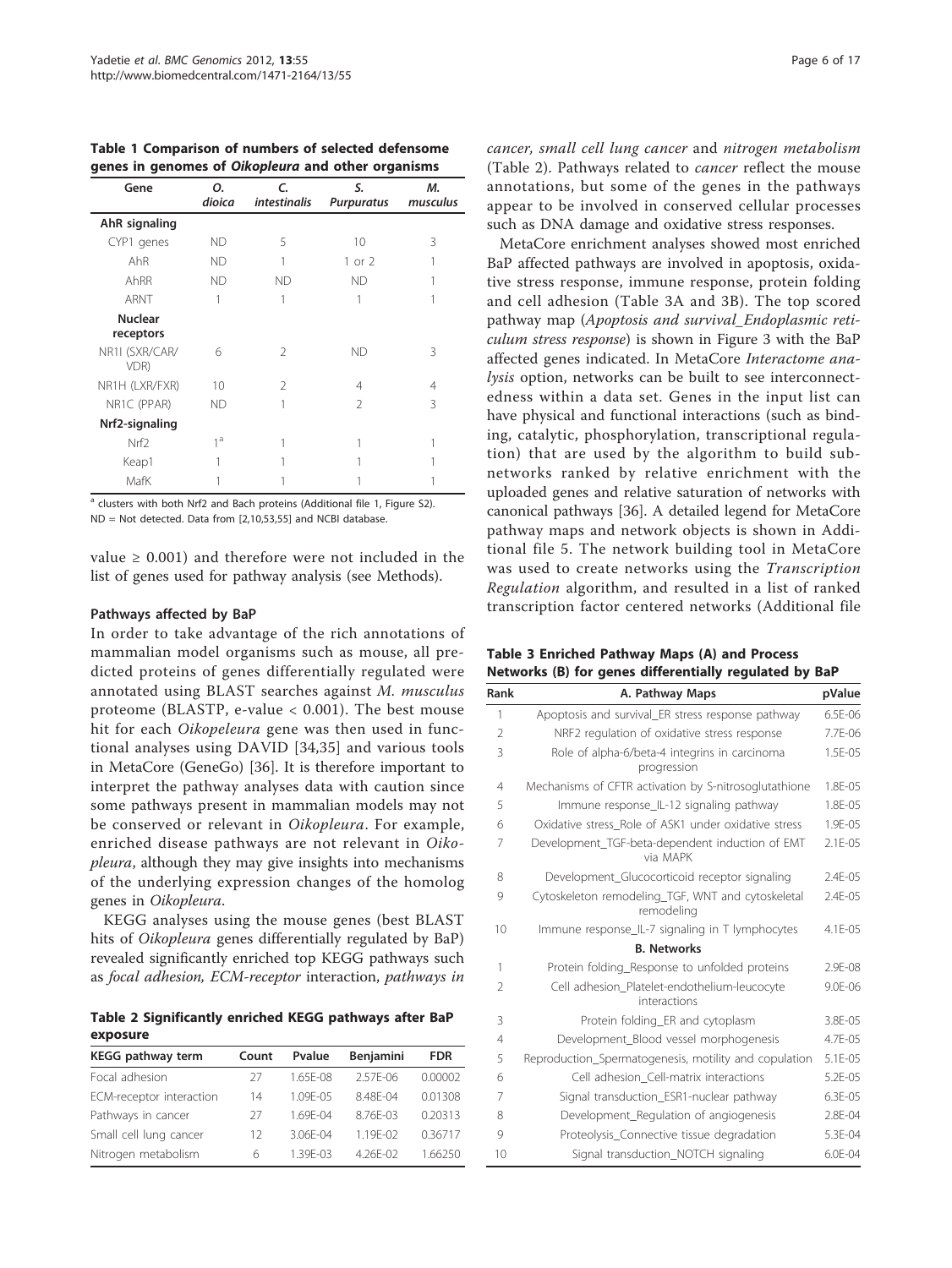<span id="page-6-0"></span>

clarity). See Additional file [5](#page-14-0) for detailed figure legend.

[6\)](#page-14-0). One of the BaP-induced key transcription factors, JunD is a functional component of the AP-1 transcription factor complex. AP-1 is one of the top ranked transcription factors (Additional file [6](#page-14-0)) and many oxidative stress response genes including GCLm, GCLc and thioredoxin that are up-regulated by BaP are in the AP-1 network (Figure [4](#page-7-0)).

To explore interactions within the set of BaP modulated genes, networks were generated in MetaCore using Analyze algorithm with default settings. In the top ranking networks appear genes that are also part of the enriched pathways and processes (Table [3A](#page-5-0) and [3B](#page-5-0), Additional file [7\)](#page-14-0). For example many stress response genes including those involved in the GO Biological Process "endoplasmic reticulum unfolded protein response" are represented in the third ranking network (Additional file [1,](#page-14-0) Figure S4).

# Comparison of BaP induced responses between Oikopleura and human cells

In order to assess conservation of responses to BaP in mammals and Oikopleura, we compared pathways significantly affected by BaP in this experiment and in a gene set from a microarray experiment using human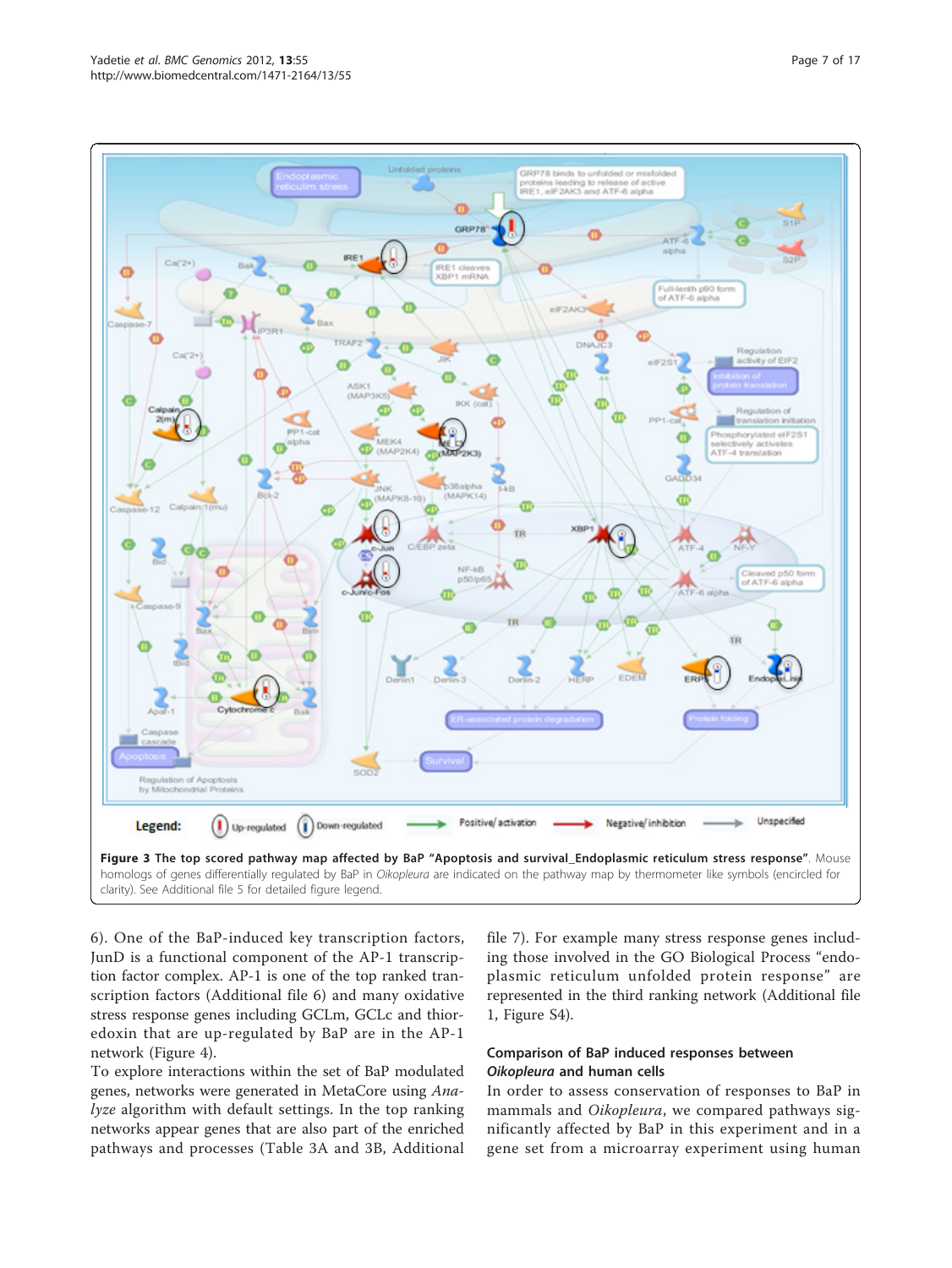<span id="page-7-0"></span>

Additional file [5](#page-14-0) for detailed figure legend.

macrophages [\[37](#page-16-0)]. Many oxidative stress and apoptosis related pathways were affected in both Oikopleura and human cells (Additional file [1](#page-14-0), Figure S5 A and B) suggesting conservation of responses to genotoxic carcinogenic compounds. However, consistent with our genome survey results that showed absence of AhR signaling genes (Figure [2\)](#page-4-0), the AhR signaling pathway was not enriched in Oikopleura, but among the top enriched pathways in human cells (Additional file [1](#page-14-0), Figure S5B). Other major differences in the top 10 pathways enriched are related to cell-cycle regulation, which were among the top over-represented in human cells but not in Oikopleura (Additional file [1](#page-14-0), Figure S5B). This could be

because of species specific differences in cell-cycle control mechanisms, which in Oikopleura involves endocycling, and not necessarily mitosis [[38\]](#page-16-0). Generation of transcription factors centred over-connected hubs in MetaCore (Transcription Regulation algorithm) resulted in a largely similar list of transcription factors for Oikopleura and human BaP-regulated gene sets (Additional file [6,](#page-14-0) not shown). Not surprisingly, AhR was in the human list of transcription factor networks (not shown), but not in the Oikopleura list, suggesting lack of modulated AhR target genes in the latter. Another notable difference is that BaP appears to provoke stronger endoplasmic reticulum (ER) stress response in Oikopleura as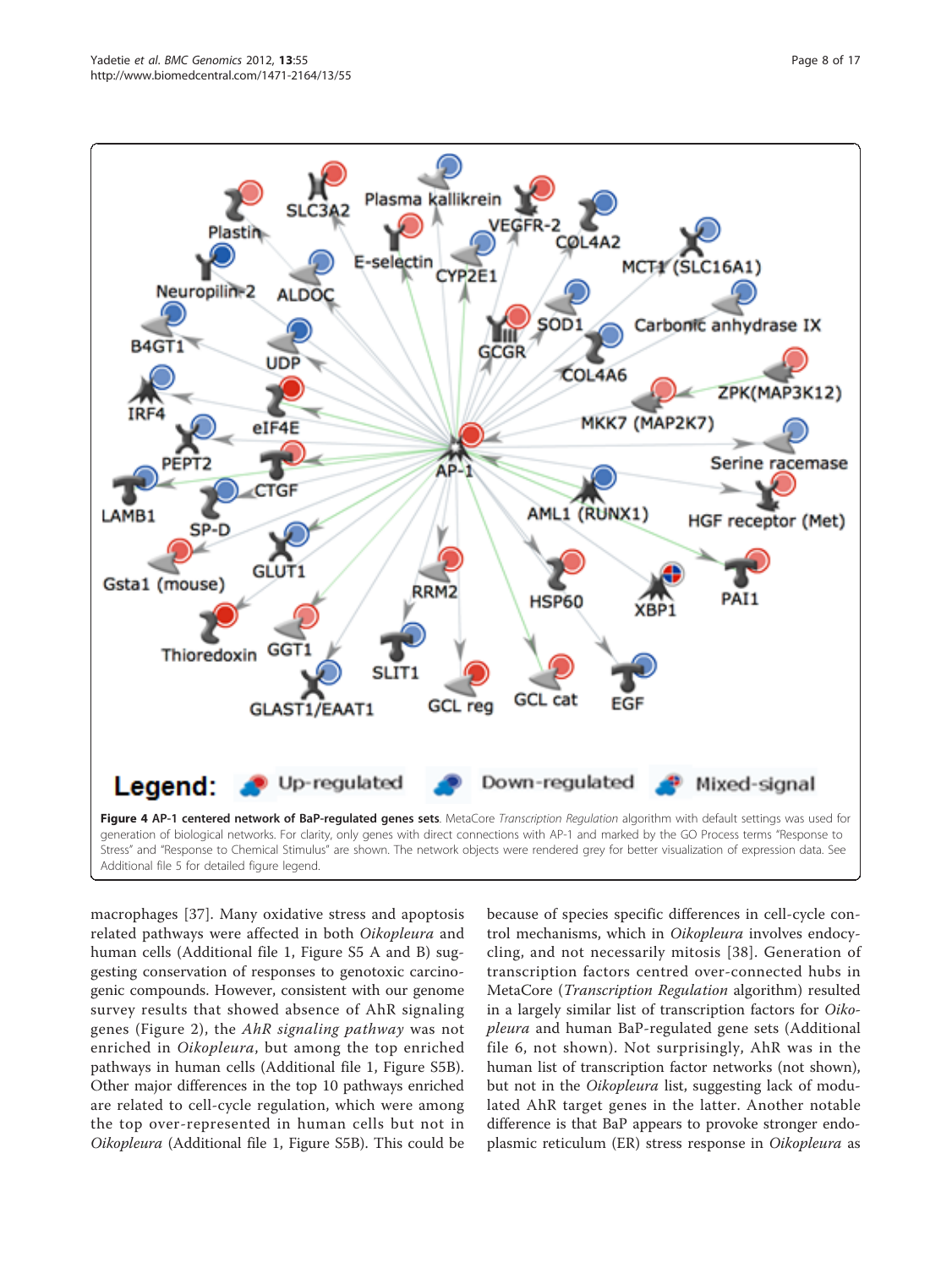<span id="page-8-0"></span>suggested by significant over-representation of Apoptosis and survival\_Endoplasmic reticulum stress response pathway in Oikopleura but not human cells (Additional file [1,](#page-14-0) Figure S5B). It is not clear why Endoplasmic reticulum stress response pathway is responding more in Oikopleura. This pathway can be adaptive, promoting survival or it can lead to induction of apoptosis [[39\]](#page-16-0). However, Apoptosis genes respond equally in both Oikopleura and the human macrophage cells (Additional file [1,](#page-14-0) Figure S5A). ER stress response can also explain the significant enrichment of Cystic fibrosis disease as one of the processes affected by BaP in Oikopleura but not human cells (Additional file [1,](#page-14-0) Figure S5A). Some pathways and processes such as human diseases are enriched here because the pathway analyses were done on mouse homologs of differentially regulated Oikopleura genes, but the underlying changes in gene expression or cellular processes can be relevant also in Oikopleura. For example, inspection of the modulated genes that led to the enrichment of Cystic fibrosis disease reveals that they are involved in ER stress response (e.g. HSPs). ER stress response is thought to contribute to mechanisms leading to the development of lung fibrosis in mice [\[40\]](#page-16-0).

# Genes and pathways affected by Clo

Treatment of O. dioica with Clo resulted in differential regulation of 630 genes, with 166 genes up-regulated and 464 genes down-regulated (Additional file [4\)](#page-14-0). Genes involved in the xenobiotic defense system in vertebrates were part of the list, including biotransformation enzyme genes such as CYP2-like-11 gene (CBY24358), conjugating enzyme genes such as  $GST\alpha$ , and some ABC transporters and solute carrier proteins (Additional file [4](#page-14-0)). Superoxide dismutase and many ABC transporters were also down-regulated by Clo.

The list of genes differentially regulated by Clo was used in various functional analyses using KEGG and MetaCore (GeneGo) as described above for BaP gene set. Clo affected mainly muscle contraction and energy metabolism pathways (Tables 4 and 5, Figure [5](#page-9-0)). Among the significantly enriched pathways, ECM-receptor interaction and Focal adhesion are also affected by BaP (Table [2\)](#page-5-0). Clo had orchestrated effects on main energy pathways such as Glycolysis/Gluconeogenesis, Oxidative Phosphorylation and Citrate cycle (TCA cycle) (Table 4). While most pathways affected by Clo are presumably conserved between Oikopleura and mouse, some such as the disease pathways (Table 4) may be less relevant for Oikopleura. Remarkably, nearly all the genes affected by Clo in the enriched muscle component and energy pathways were down-regulated (Figure [5,](#page-9-0) not shown), suggesting functional suppression of energy metabolism and motility. This appears consistent with the reduced motility of the animals observed for the highest concentration of Clo (not shown).

# Table 4 Significantly enriched KEGG pathways after Clo exposure

| <b>Term</b>                                   | Count | <b>PValue</b> | Benjamini    | <b>FDR</b> |
|-----------------------------------------------|-------|---------------|--------------|------------|
| ECM-receptor interaction                      | 12    | 8.28E-05      | 1.15F-02     | 0.098      |
| Valine, leucine and isoleucine<br>degradation | 9     | 1.15E-04      | 7.99E-03     | 0.135      |
| Cardiac muscle contraction                    | 11    | $2.31F - 04$  | 1.07F-02     | 0.273      |
| Arginine and proline metabolism               | 9     | 3.19E-04      | $1.11F - 02$ | 0.376      |
| Glycolysis/Gluconeogenesis                    | 10    | 3.74E-04      | 1.04E-02     | 0.441      |
| Hypertrophic cardiomyopathy<br>(HCM)          | 11    | 4.27F-04      | $9.92F - 03$ | 0.503      |
| Focal adhesion                                | 17    | 8.40F-04      | 1.67F-02     | 0.987      |
| Dilated cardiomyopathy                        | 11    | 8.86F-04      | 1.54F-02     | 1.040      |
| Alzheimer's disease                           | 16    | 9.98E-04      | 1.54E-02     | 1.171      |
| Huntington's disease                          | 16    | 1.06F-03      | 1.47F-02     | 1.238      |
| Oxidative phosphorylation                     | 13    | $1.21F - 03$  | 1.53F-02     | 1.418      |
| Parkinson's disease                           | 13    | 1.48E-03      | 1.71E-02     | 1.727      |
| Propanoate metabolism                         | 6     | 2.80E-03      | 2.98E-02     | 3.260      |
| Citrate cycle (TCA cycle)                     | 6     | 3.26E-03      | 3.21E-02     | 3.774      |

To see interaction among genes differentially regulated by Clo, the network building tool in Metacore was used (with Analyze algorithm). This resulted in a list of ranked interaction networks (Additional file [8](#page-14-0)). Consistent with the functional ontology top list (Tables 4 and 5), the first five networks were enriched in genes involved in oxidative phosphorylation and muscle contraction (Additional file [1](#page-14-0), Figure S6 A and B).

# Table 5 Enriched Map Folders (A) and Process Networks (B) for genes differentially regulated Clo

| Rank           | A. Map Folders                                        | pValue   |
|----------------|-------------------------------------------------------|----------|
| $\mathbf{1}$   | Tissue remodeling and wound repair                    | $1.7e-6$ |
| $\overline{2}$ | Energy metabolism and its regulation                  | $1.7e-5$ |
| 3              | Inflammatory response                                 | $1.2e-4$ |
| $\overline{4}$ | Cell differentiation                                  | $2.6e-4$ |
| 5              | Protein degradation                                   | 3.8e-4   |
| 6              | Calcium signaling                                     | $1.0e-3$ |
| 7              | Vasodilation                                          | $1.8e-3$ |
| 8              | Lipid Biosynthesis and regulation                     | $4.2e-3$ |
| 9              | Vasoconstriction                                      | $4.7e-3$ |
| 10             | Blood clotting                                        | $9.8e-3$ |
|                | <b>B. Networks</b>                                    |          |
| 1              | Muscle contraction                                    | 9.4E-15  |
| $\overline{2}$ | Cytoskeleton_Actin filaments                          | 8.0E-10  |
| 3              | Development_Skeletal muscle development               | 2.2E-09  |
| $\overline{4}$ | Cytoskeleton_Regulation of cytoskeleton rearrangement | 1.9E-07  |
| 5              | Development_Cartilage development                     | 6.5E-05  |
| 6              | Cytoskeleton_Intermediate filaments                   | 7.9E-05  |
| 7              | Cell adhesion_Integrin-mediated cell-matrix adhesion  | 3.2E-04  |
| 8              | Cytoskeleton_Cytoplasmic microtubules                 | 4.8E-04  |
| 9              | Cardiac development_BMP_TGF_beta_signaling            | 5.6E-04  |
| 10             | Cell adhesion_Cell-matrix interactions                | 8.4E-04  |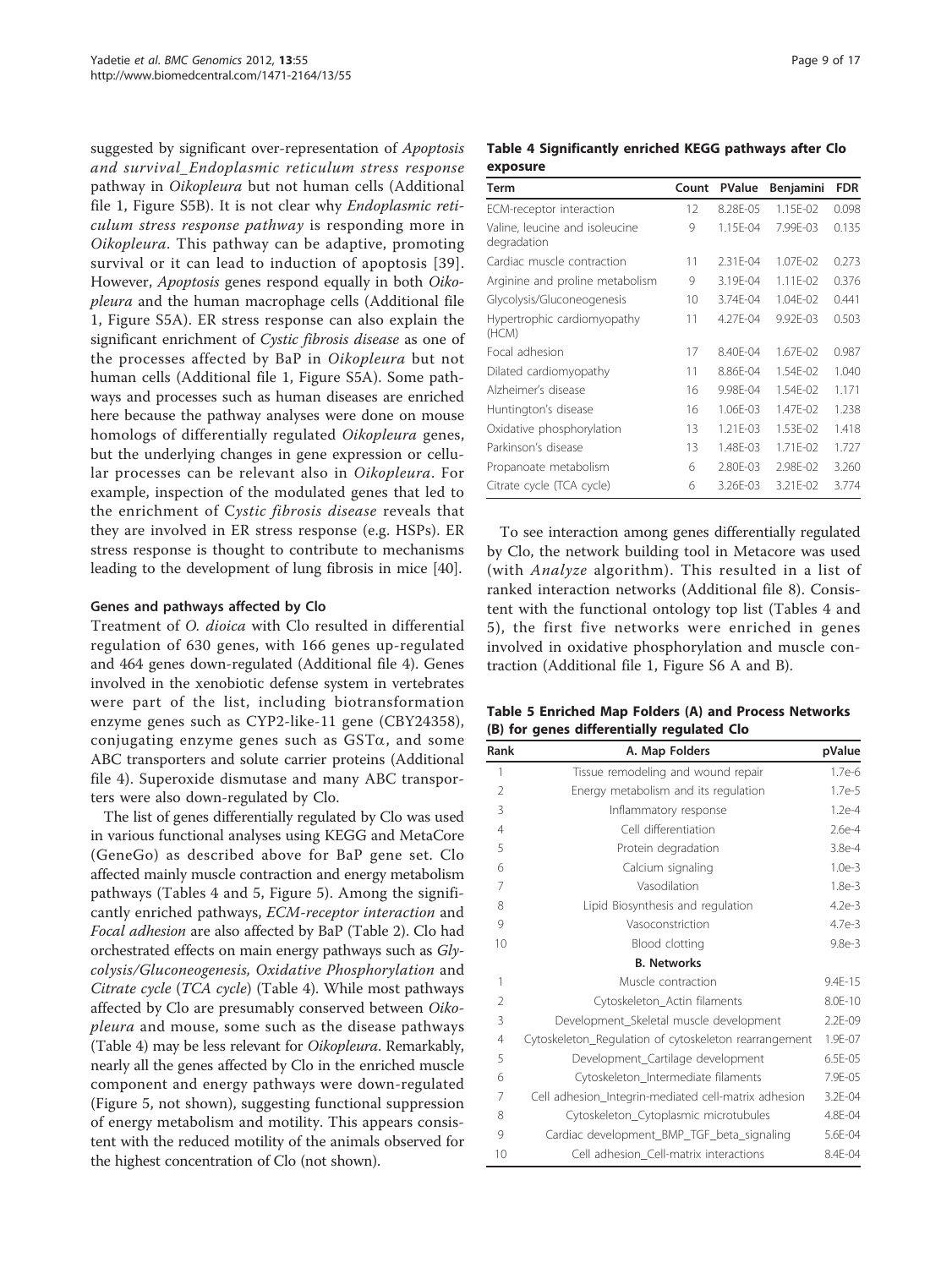<span id="page-9-0"></span>

Comparison of BaP and Clo affected genes and pathways The major pathways and processes specifically affected

by BaP are related to its known genotoxic oxidative stress effects such as apoptosis, DNA-damage response, mitogenic signaling and response to un-folded proteins (Additional file [1,](#page-14-0) Figure S5 A and B). Pathways and processes specifically affected by Clo are energy metabolism and its regulation, muscle contraction, actin filaments, skeletal muscle development and regulation of cytoskeleton rearrangement (Additional file [1](#page-14-0), Figure S7 A and B). Enriched pathways and processes significantly affected by both BaP and Clo are tissue remodelling and wound repair, inflammatory response, cell differentiation and cell adhesion (Additional file [1](#page-14-0), Figure S7 A and B).

Comparison of GO Cellular Component (CC) in MetaCore generated different top lists of localizations for BaP and Clo-regulated gene products, reflecting differences in enriched pathways (Additional file [1,](#page-14-0) Figure S7C). The only localization that is significantly enriched by BaP alone is Golgi apparatus (Additional file [1,](#page-14-0) Figure S7C). Several localization GO terms were significantly enriched by Clo but not BaP. These include muscle components (e.g. *contractile fibre* and *myofibril*) and organelles parts (e.g. mitochondrial matrix), consistent with top enriched muscle contraction and energy metabolism pathways, respectively (Tables [4](#page-8-0) and [5,](#page-8-0) Figure 5, Additional file [1,](#page-14-0) Figure S7 A-C). The two compounds also share top list of GO localizations, mainly extracellular region (Additional file [1](#page-14-0), Figure S7C), because both affected many extracellular proteins, possibly including yet un-characterized structural proteins of

the house which is composed of more than 20 glycoproteins proteins [[6,7](#page-15-0)]. Although not included in pathway and GO analyses, the extracellular house component proteins (oikosins) of Oikopleura are among the genes down-regulated by both compounds (Additional file [1](#page-14-0), Table S2). GO analysis also allocated 35% of 125 genes down-regulated by both compounds (Additional file [1](#page-14-0), Table S3A) to the GO-CC term extracellular region and 59% of them are annotated as glycoproteins. Only 24 genes were up-regulated by both chemicals (Additional file [1,](#page-14-0) Table S3B). Thirteen genes were oppositely regulated by BaP and Clo (Additional file [1,](#page-14-0) Table S3C).

#### Validation of tiling array results by qPCR

Fourteen genes differentially regulated in tiling arrays were selected for validation using qPCR (Additional file [1](#page-14-0), Table S4). The results showed good agreement between the two expression assays (Pearson's correlation coefficient,  $r = 0.93$ ) (Figure [6\)](#page-10-0). The directions of changes in log transformed fold-changes in expression (treated/control) using the two methods were consistent for all genes with the exception of PA2GD in Clo-treated samples and CYP2R1 in BaP-treated samples (Figure [6](#page-10-0)). Good correlation between the two methods was achieved because in the tiling array design, each gene in the genome was represented by several overlapping probes along its entire length (see Additional file [1,](#page-14-0) Figure S3) resulting in a robust statistical quantification of expression levels as described in methods section.

# **Discussion**

We searched the Oikopleura genome for homologs of key genes involved in xenobiotic response pathways. Using whole genome tiling arrays, we have recorded transcriptional responses of Oikopleura to two model xenobiotic compounds (BaP and Clo). Oikopleura appears to have the smallest CYP complement of sequenced animal genomes and has no detectable CYP1 family genes. AhR, which is the transcriptional regulator of CYP1 family genes in vertebrates, is also undetectable in Oikopleura. Thus, the AhR signaling pathway may not exist in Oikopleura. It is important to stress that although AhR is present in other invertebrates including Ciona and sea urchin [[2,28](#page-15-0)], its involvement in xenobiotic defense has not been shown. AhR homologs in invertebrates examined thus far do not bind the prototypical ligand dioxin [[20,22](#page-15-0)]. However, AhR has also developmental functions that are considered to be more ancestral [[20,22](#page-15-0)]. Hence, the xenobiotic receptor function of AhR could be a vertebrate innovation as suggested before [\[20,22](#page-15-0)]. The absence of AhR signaling in Oikopleura re-enforces this conclusion and further suggests it might be disposable also in developmental mechanisms, at least in Oikopleura.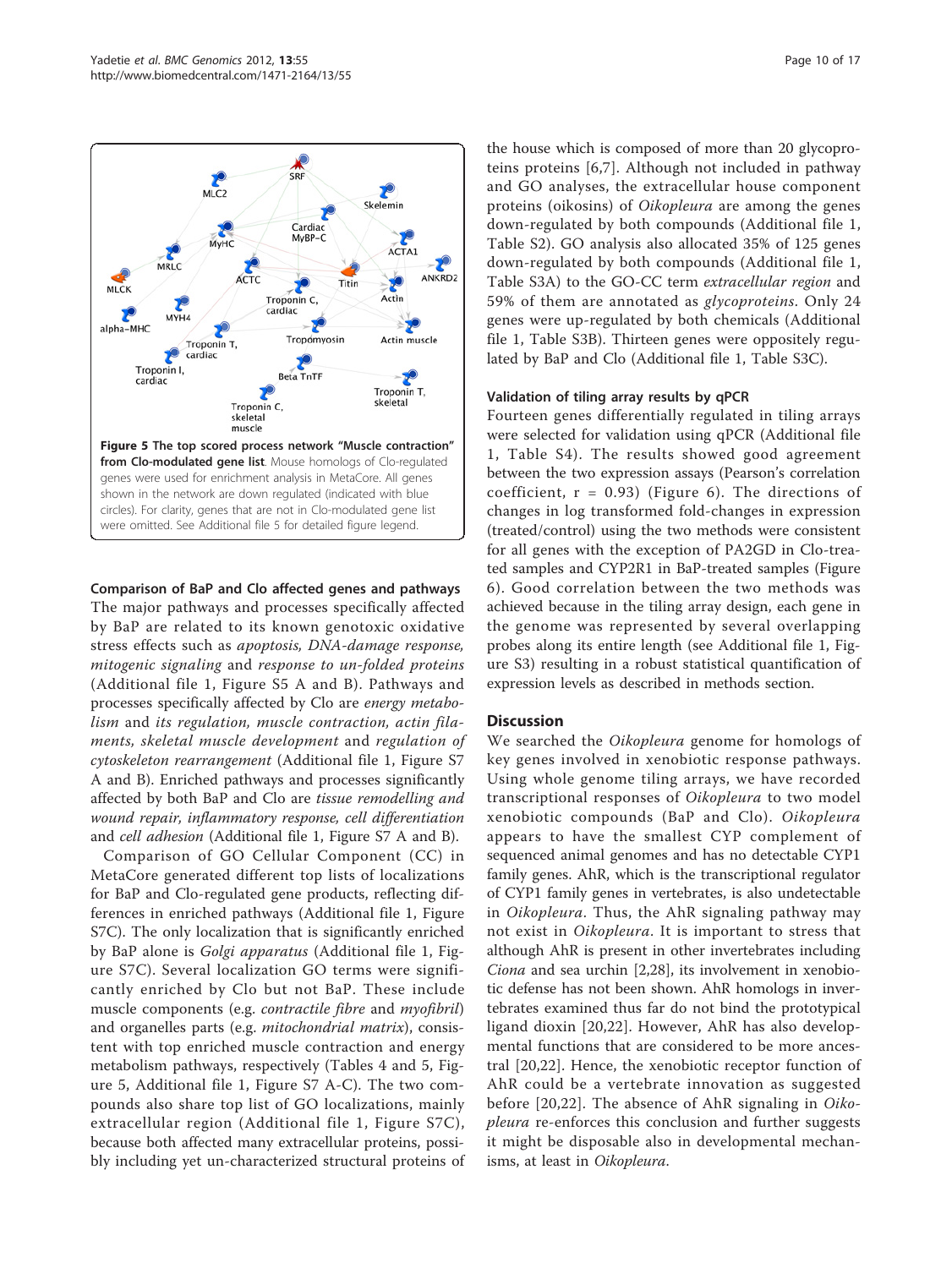<span id="page-10-0"></span>

Both BaP and Clo exposures affected the expression level of genes that participate in xenobiotic biotransformation and stress responses in vertebrates. BaP markedly changed the expression of many oxidative stress responsive genes. Phase I oxidative biotransformation reactions generate reactive electrophilic metabolites of BaP that result in oxidative stress in vertebrates [[41\]](#page-16-0). The up-regulation of many biotransformation and antioxidant enzyme genes reveals similarities in oxidative stress responses in Oikopleura and vertebrates (Figure [7](#page-11-0)) [[37,42,43](#page-16-0)]. Furthermore, analysis using BaP-modulated genes in Oikopleura and human macrophage cells [\[37](#page-16-0)] showed an enrichment of shared pathways such as DNA-damage response and apoptosis (Additional file [1](#page-14-0), Figure S5 A and B), suggesting a conservation of response to genotoxic stress. A notable exception is the AhR signaling pathway, which was activated by BaP treatment in human cells but not in Oikopleura (Additional file [1](#page-14-0), Figure S5B).

The similarities in BaP-modulated genes and pathways in both vertebrates and Oikopleura are surprising in the absence of AhR and CYP1 family genes in the latter. BaP is converted to more toxic intermediate metabolites by CYP1 enzymes in vertebrates and thus, CYP1 inducing AhR is required for carcinogenicity of BaP [[17,24](#page-15-0)]. Although CYP1-like genes could not be detected in Oikopleura, it is possible that other CYP genes such as the CYP3-like (CYP3-like-2, CBY21750) enzyme induced here are involved in generation of reactive metabolites of BaP.

In contrast to BaP, responses to Clo treatment do not seem consistent with its effects in mammals, possibly because PPARs or NR1C-like genes are absent in the Oikopleura genome. In vertebrates, PPARa ligands such as Clo induce many fatty acid beta oxidation and oxidative phosphorylation enzymes [[44,45](#page-16-0)]. In contrast to vertebrates, Clo down-regulated several genes in energy metabolism pathways in Oikopleura. Our results in Oikopleura thus far do not support conserved  $PPAR\alpha$ dependent pathways but suggest general stress effects of Clo.

Some genes and pathways affected in this study appear to be compound specific and others are likely to be general toxic stress responses. For example some top pathways affected by BaP are shared by both Oikoplera and the human macrophage cells (Additional file [1,](#page-14-0) Figure S5 A and B) suggesting that they are BaP specific responses. Different CYP genes induced by the two compounds (a CYP3-like gene by BaP and a CYP2-like gene by Clo), are examples of compound specific biotransformation enzymes. Pathways affected by both compounds in Oikopleura such as cell adhesion, tissue remodelling and wound repair (Additional file [1,](#page-14-0) Figure S7 A and B) appear to be general stress responses. Both BaP and Clo also resulted in down-regulation of oikosins that are components of the house [[6,7](#page-15-0)]. Oikopleura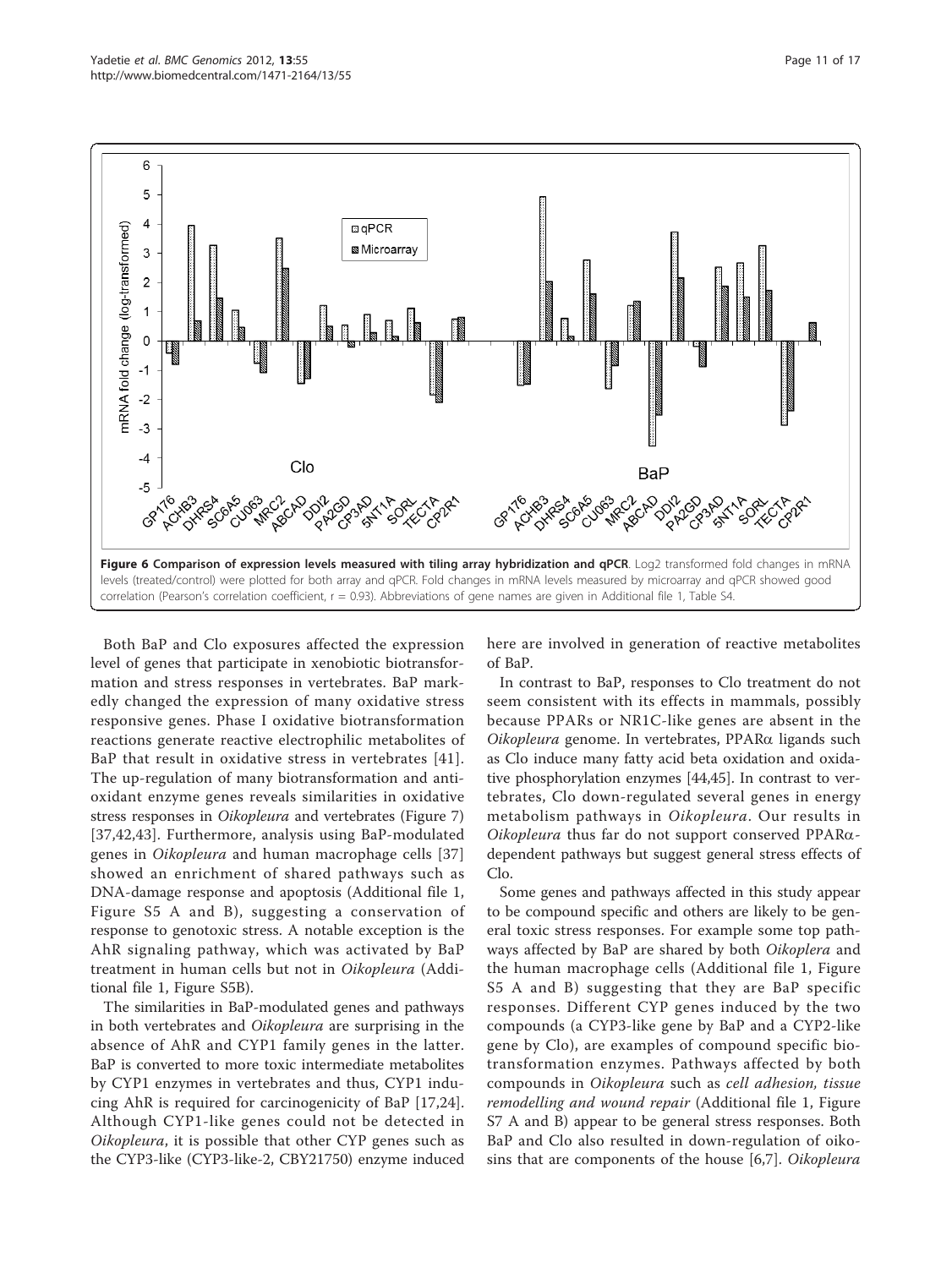<span id="page-11-0"></span>

invests a significant portion of energy in the synthesis of its food-filtering house, composed of more than 20 proteins [[6,7,](#page-15-0)[46\]](#page-16-0). It is possible that stress and reduced food intake (a likely consequence of reduced house production) triggers energy saving adaptive responses such as reduced muscle contraction and lower energy metabolism in Clo-treated animals. These findings suggest that BaP and Clo pollution could be detrimental to growth and survival of Oikopleura in its environment.

The mechanisms of transcriptional regulation of xenobiotic defense and biotransformation enzyme genes in Oikopleura will have to be clarified further in future studies. Based on comparison with mechanisms in vertebrates and other invertebrates, and BaP-modulated gene expression analysis and genome survey, we propose a schematic model for possible mechanisms involved (Figure 7). In vertebrate systems, induction of biotransformation enzymes in response to xenobiotic stress involves both xenobiotic receptor-mediated (AhR and nuclear receptors) and non-receptor mediated mitogenactivated protein kinase (MAPK) pathways [[47](#page-16-0),[48\]](#page-16-0). No

AhR was detected in Oikopleura, but it is possible that some of the expanded NR1I and NR1H related members of nuclear receptors serve as xenobiotic receptors and regulate the transcription of some of the biotransformation genes such as CYPs. In vertebrates, many anti-oxidant and phase II biotransformation enzyme genes are targets of the transcription factors such as Nrf2, activated by signaling mechanisms involving MAPK pathways [[30](#page-15-0),[49,50](#page-16-0)]. Components of the Nrf2 signaling pathway appear to be conserved in Oikopleura (Additional file [1](#page-14-0), Figure S2, Table [1\)](#page-5-0). Indeed, Nrf2 signaling is one of the top pathways significantly affected by BaP (Table [3A](#page-5-0)), suggesting its involvement in the regulation of anti-oxidant protein genes including  $GST\alpha$ ,  $GCLc$ and GCLm up-regulated by BaP (Additional file [3\)](#page-14-0). Both Nrf2 and AP-1 factors are involved in oxidant induced transcriptional regulation of GCLc and GCLm genes [[51\]](#page-16-0). The MAPK pathway is also involved in the regulation of the transcription factor HSF1 in response to cellular stress [[52](#page-16-0)]. BaP induction of many genes in the component pathways indicated in Figure 7 suggests that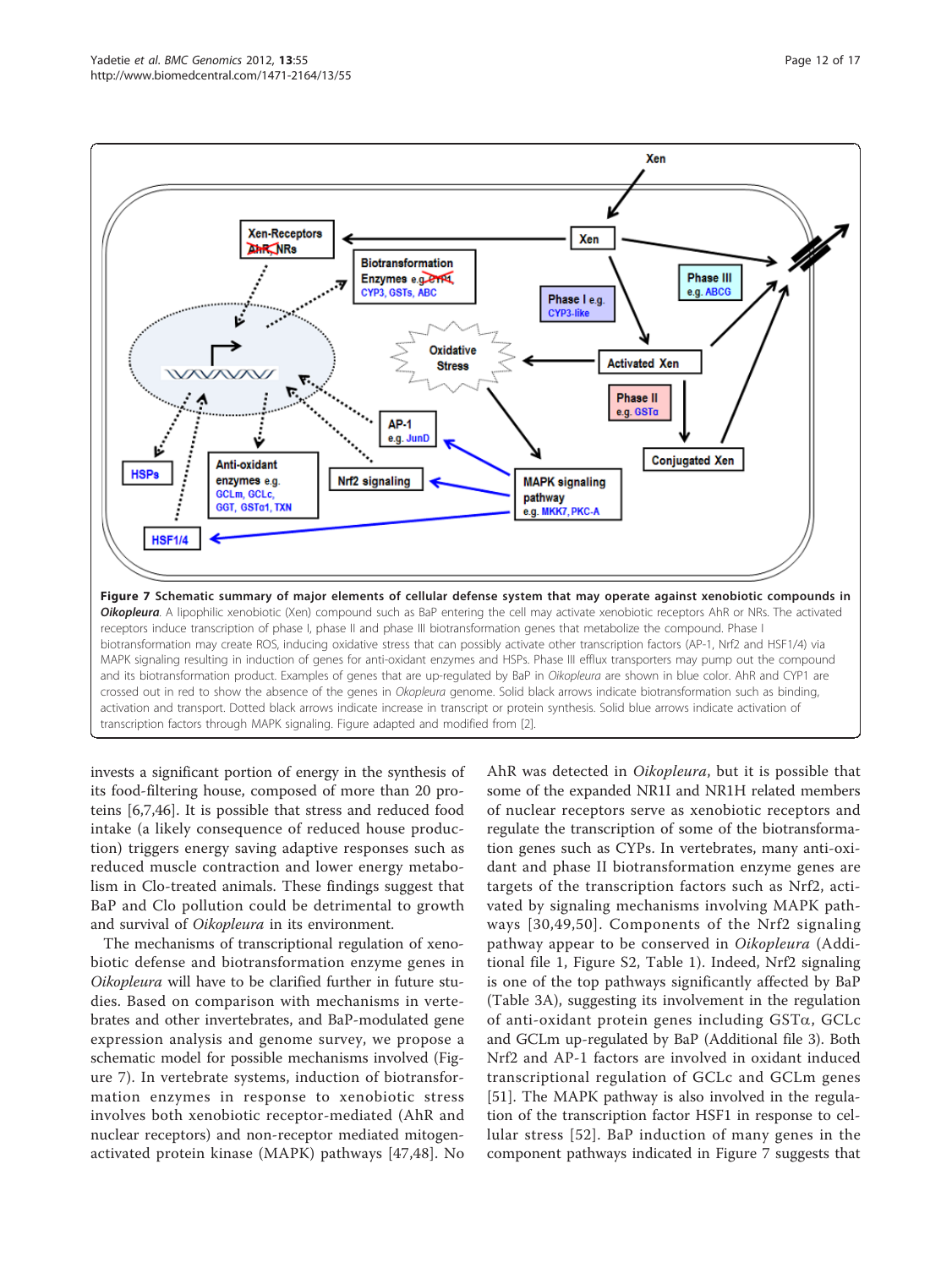this model likely applies also in Oikopleura. For example, the transcription factors HSF1/4 and JunD (component of AP-1 complex), CYP3-like-2 gene, antioxidant genes and ABC transporters were up-regulated here by BaP (Additional file [3](#page-14-0)).

# Conclusions

Oikopleura appears to have basic defensome toolkit or genes for biotransformation enzymes for responding to xenobiotic stressors, although it may lack some key genes playing roles in vertebrate responses. AhR, not detected in Oikopleura, may have no important toxicological role outside vertebrates. Xenobiotic induced biotransformation and anti-oxidant enzyme gene expression responses to BaP treatment in Oikopleura show similarities to those observed in vertebrates, with the important exception of an AhR signaling mediated responses. The pattern of responses to Clo treatment appears different between Oikopleura and vertebrates.

# Methods

#### Identification and sequence analysis of Oikopleura genes

Oikopleura genes were identified by both Hidden Markov Model (HMM) searches (HMMER 3.0, [http://hmmer.](http://hmmer.org/) [org/\)](http://hmmer.org/) in predicted O. dioica protein database in NCBI using respective PFAM models of conserved domains, and by BLAST searches in the Oikopleura genome (sequenced to 14X coverage) and EST (about 300,000) databases. Mus musculus Swiss-Prot CYPs retrieved from NCBI database were used in BLAST searches and Oikopleura CYP hits were then re-BLASTed to identify all conserved CYPs in the genome. Then we compared with CYPs identified by profile Hidden Markov Model (HMM) searches and identified CYP gene models were manually curated. PAS domain proteins were identified by a combination of HMM searches and BLAST searches using Mus musculus, Danio reiro, Caenorhabditis elegans, Branchiostoma floridae, Ciona intestinalis, Strongylocentrotus purpuratus and Nematostella vectensis proteins retrieved from the NCBI database.

HMM searches and BLAST searches (using mouse Swiss-Prot sequences retrieved from the NCBI database) in O. dioica genome and EST databases were also used to identify transcription factors involved in Nrf2 pathway and other putative oxidative stress response signaling transcription factors (Additional file [1](#page-14-0), Figure S2). Protein sequences for other organisms were retrieved from the NCBI database.

Phylogenetic tree analyses were performed on the Phylogeny.fr platform<http://www.phylogeny.fr>[[53](#page-16-0)]. Multiple alignments were performed using MUSCLE. Alignments were manually edited and PhyML and TreeDyn programs were used to construct and visualize phylogenetic trees, respectively.

#### Chemical exposure

Preliminary experiments were performed to estimate concentration ranges and exposure times that induced gene expression changes (as determined using qPCR and RNA blot assays of few genes) without causing excess mortality using clofibrate (Clo) (Sigma-Aldrich, St. Louis, MO) and benzo[a]pyrene (BaP) (Sigma-Aldrich). In these experiments 0.2  $\mu$ M BaP and 5  $\mu$ M Clo were found to be optimal concentrations. The 24 hour LC50 value of Clo was found to be approximately 14 μM. BaP has very low solubility in seawater and we did not determine its LC50. About 130 four-days-old sexually immature animals (O. dioica) were placed in 1L glass beakers with filtered and UV-light treated seawater, fed with algal culture and kept in suspension by rotation of a paddle connected to an electric motor [\[8](#page-15-0)]. The compounds were dissolved in 1 ml Dimethyl sulfoxide (DMSO), diluted in 50 ml seawater, vigorously vortexed and added. DMSO alone (1 ml) was used as a control. Final concentrations of Clo in seawater were 1 μM (0.243 mg/L) and 5 μM (1215 mg/L). Because of very low solubility of BaP, the actual concentrations in the seawater were not known. BaP was added at 0.2 μM (50.4 μg/L) and 1 μM (252 μg/L) nominal concentrations. There were no large and visible precipitates in the 0.2 μM BaP concentration, although invisible precipitates should form. Precipitates formed in the 1 μM concentration of BaP that formed larger aggregates possibly due to enhanced nucleation. The aggregation appeared to have resulted in lower up-take of BaP by the animals in the 1 μM concentration than in the lower  $(0.2 \mu M)$ concentration. Thus, the animals in the higher BaP concentration were swimming normal and less stressed than animals exposed to the lower  $(0.2 \mu M)$  concentration. Well dispersed tiny precipitates in the 0.2 μM concentration appear to have been taken up by the animals which filter microscopic food particles and ingest. The animals were kept at room temperature and harvested after 10 hrs of exposure by picking using inverted plastic pipettes, rinsed in filtered seawater and centrifuged 3 min at 12,000 rpm. Then the pellet was frozen in liquid nitrogen and stored at -80°C until RNA extraction.

#### RNA extraction and dscDNA synthesis

Total RNA was isolated from the frozen animals using the RNeasy Mini Kit according to manufacturer's protocols (QIAGEN, Hilden, Germany). RNA concentration and quality was assessed using NanoDrop ND-1000 (NanoDrop Technologies, Wilmington, DE), and agarose gel electrophoresis. For each sample, 5 μg total RNA was converted to dscDNA using SuperScript Double-Stranded cDNA Synthesis Kit (Invitrogen, Carlsbad, CA), and dscDNA samples were submitted for microarray analysis.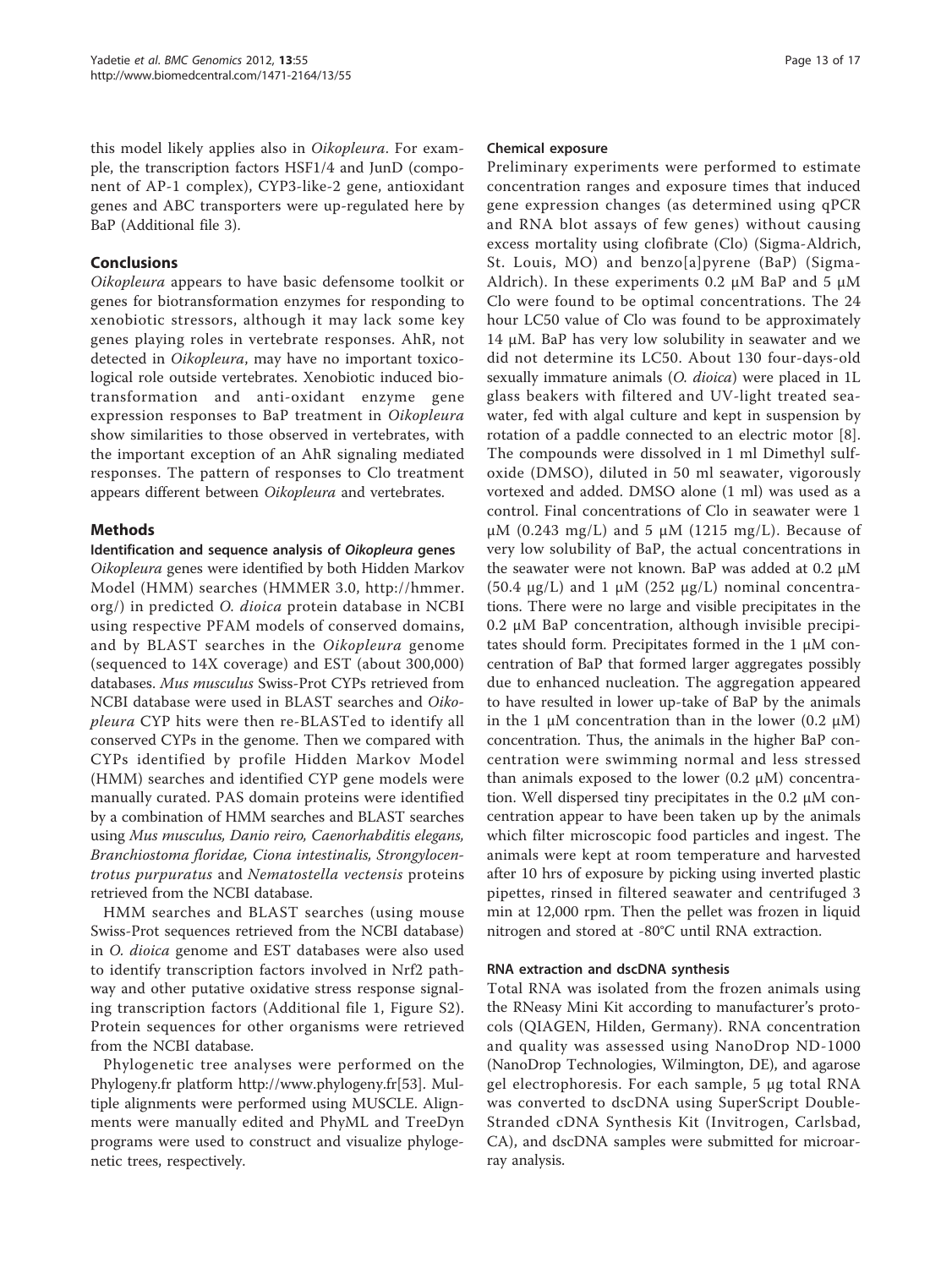#### Whole genome tiling arrays

Custom made O. dioica whole genome tiling arrays manufactured by Roche NimbleGen (NimbleGen, Madison, WI) for the Sars International Centre for Marine Molecular Biology were used for gene expression analysis using a competitive hybridization strategy. The oligonucleotide features (represented by over 2 million probe sequences, with a probe size range between 50-75 nucleotides) cover the entire 70 Mb genome with average overlap between adjacent probes of approximately 30 bases. Thus, each gene in the genome was represented by numerous overlapping probes along its entire length. Labeling (using Cy3-coupled random nonamers for treated samples and Cy5-coupled random nonamers for DMSO control samples), and two-color hybridization (using 15 μg of each labeled sample per array) and scanning using an Axon 4000B scanner (Axon Instruments Inc., Union City, CA) were performed at the University of Iowa using standard conditions described in the Gene Expression User Guide (Roche NimbleGen).

#### Tiling array data analysis

Array data generated from each group (including controls hybridized to the same array) were quantile normalized separately. Background subtraction was performed by subtracting the top 2% of random probe (negative control) intensity values from individual O. dioica probe intensity values. These random probes (which represent 13,936 of the 2,173,626 features on the array) were included on the array to help define background probe intensity levels. Only probes with positive intensity values after background subtraction were included in the analysis. For a gene to be considered as expressed, at least 50 percent of the probes covering exons of the gene had to have a positive intensity. A gene was assigned with a median intensity of the positive probes covering it. T-test was used to test whether there is any significant difference (alpha level  $= 0.05$ ) between means of two groups (treated versus DMSO control). MIAME complaint array data has been deposited in NCBI's Gene Expression Omnibus (GEO) database (GEO accession GSE33818).

Genes with sum of the normalized median intensities (DMSO control and treated) lower than 3000 were further removed from the analysis because the signals were found to be unreliable after inspection of expression profiles using SignalMap browser (NimbleGen). To identify differentially regulated genes, the normalized median intensities were used to calculate expression ratios (treated/control) for each predicted gene. Genes with significantly different intensity levels (threshold pvalue  $= 0.05$ , t-test) and with at least 1.5 fold expression changes were considered differentially regulated between treated and control groups. Applying the cut-off values, largely the 0.2 μM BaP and 5.0 μM Clo concentration samples were used for analysis of significant differential expression. The 1.0 μM BaP and 1.0 μM Clo were not optimal concentrations in inducing differential gene expressions. However, largely overlapping sets of differentially regulated genes were detected for the two concentrations of each compound with "dose-response" trends in the majority of cases. Less than 10% of the significantly differentially regulated genes were specifically regulated by 1.0 μM but not 0.2 μM BaP or 1.0 μM but not 5 μM Clo, and these were also included in the list of differentially regulated genes applying more stringent p-values (threshold p-value = 0.01, t-test). For genes for which the predicted protein was annotated with the best BLAST hit (see below), the analysis resulted in 762 (336 up-regulated and 426 down-regulated) and 630 (166 upregulated and 464 down-regulated) genes differentially regulated by BaP and Clo, respectively. In addition, 425 and 446 genes that were not annotated (BLAST e-value  $\geq$  0.001) were differentially regulated by BaP and Clo, respectively.

#### Annotation and functional classification of differentially regulated genes

Predicted protein sequences of 17,112 genes in Oikopleura Genome Browser V3 [https://www.genoscope.cns.](https://www.genoscope.cns.fr/secure-nda/Oikopleura/cgi-bin/gbrowse/Oikopleura/) [fr/secure-nda/Oikopleura/cgi-bin/gbrowse/Oikopleura/](https://www.genoscope.cns.fr/secure-nda/Oikopleura/cgi-bin/gbrowse/Oikopleura/) were BLAST searched against the mouse proteome in NCBI database (NCBI BLASTP) and each predicted protein was named according to the best mouse hit (Evalue  $< 0.001$ ). Thus, all subsequent pathway and functional analyses were performed on the mouse homologs (the best mouse BLASTP hits) of the differentially regulated O. dioica genes using mouse annotation databases. This was done because most tools available for functional and pathway analyses are developed mainly for mammalian model organisms and do not allow direct inputs of Oikopleura genes. The differentially regulated genes were analyzed using Gene Ontology (GO), KEGG and other tools in DAVID Bioinformatics Resources [[34,35](#page-16-0)]. The mouse protein\_gi\_accessions for 762 BaPdifferentially regulated genes (Additional file [3\)](#page-14-0) and 630 Clo-differentially regulated genes (Additional file [4](#page-14-0)) were submitted to DAVID database [http://david.abcc.](http://david.abcc.ncifcrf.gov/) [ncifcrf.gov/](http://david.abcc.ncifcrf.gov/) and analyzed using mouse proteome background and default settings. In addition, the gene lists were subjected to more detailed pathway, process and network analyses using the MetaCore knowledge database and software suite (GeneGo, St. Joseph, MI) [[36](#page-16-0)]. Predicted proteins with insufficient homologies to mouse proteins (BLASTP E-value  $\geq$  0.001) that accounted for 36% of BaP regulated genes (Additional file [9](#page-14-0)) and 41% of Clo regulated genes (Additional file [10](#page-14-0)) were not included in pathway analyses.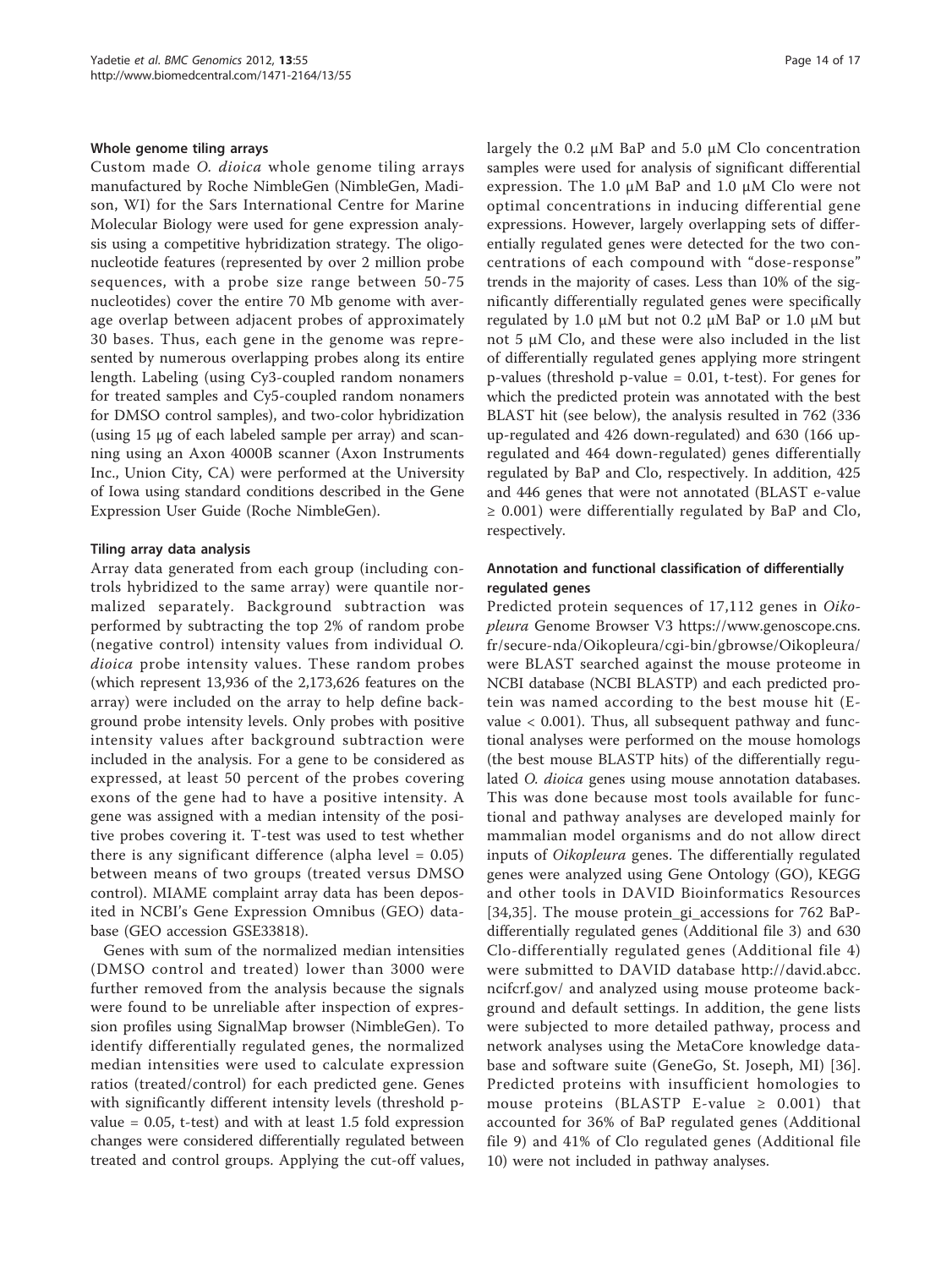#### <span id="page-14-0"></span>Quantitative real-time PCR (qPCR)

qPCR was performed for validation of differential expressions in the microarray experiments. A total of 14 genes found to be differentially regulated using microarray by one or both compounds (0.2 μM BaP and 5 μM Clo) were analyzed. One of each primer pair (Additional file 1, Table S4) was designed to span exon-exon junctions to avoid amplification of genomic DNA. The amplicon sizes were 80-150 bp. RNA polymerase B11a (RPB11a) (Additional file 1, Table S4) was used as a house-keeping gene for normalization (reference gene). In preliminary experiments using the same RNA samples, comparison of RPB11a with beta actin showed both are good housekeeping reference genes. The same RNA samples analyzed by microarrays were used. For each sample, total RNA (1.0 μg) was reverse-transcribed using SuperScript III First-Strand Synthesis System for RT-PCR in 20 μL reaction as described in the manufacturer's protocols (Invitrogen). Then the reaction was diluted 1:10, and 5 μL of the cDNA was used in 20 μL amplification reaction using FastStart SYBR Green Master Mix according manufacturer's protocols (Roche, Basel, Switzerland), and qPCR was performed using LightCycler 480 Real-Time PCR System (Roche). The thermal cycling conditions were as follows: an initial denaturation of 95°C for 10 min, followed by 45 cycles of denaturation at 95°C for 10 s and an annealing temperature of 55°C for 20 s and elongation at 72°C for 30 s. Negative controls with no reverse transcriptase enzyme were run for each primer pair and each sample was amplified in duplicate. Post-amplification melting curve analysis was performed to check specificity of products. The PCR products were also analyzed by agarose gel electrophoresis to verify the amplification of a single product of the right size. The relative quantification method [\[54](#page-16-0)] was used to calculate gene expression and expression level for each gene was expressed as foldchange relative to the DMSO control.

# Additional material

[Additional file 1: S](http://www.biomedcentral.com/content/supplementary/1471-2164-13-55-S1.DOC)upplemental figures and tables. Additional\_file1. doc contains Figures S1-S7 and Tables S1-S4.

[Additional file 2: S](http://www.biomedcentral.com/content/supplementary/1471-2164-13-55-S2.TXT)equences of O. dioica CYP proteins. Additional\_file2.txt is a list of sequences and accessions for O. dioica CYPs. O. dioica (Od) CYPs are tentatively named after putative vertebrate homologs at family levels and numbered consecutively.

[Additional file 3: A](http://www.biomedcentral.com/content/supplementary/1471-2164-13-55-S3.XLS) list of differentially regulated genes by BaP used in pathway analyses. Additional\_file3.xls contains 762 genes differentially regulated by BaP (736 genes differentially regulated by 0.2  $\mu$ M BaP, at least 1.5 folds with t-test threshold p-value = 0.05, and 26 genes differentially regulated only by 1 μM BaP, at least 1.5 folds with threshold p-value =  $0.01$ ). For each predicted *O. dioica* protein, the name and accession number of the best BLAST hit in M. musculus is shown. "Ratio" indicates ratios of expression levels (BaP treated mean intensity/ DMSO control mean intensity). Differentially regulated genes with

BLASTP E-value  $\geq 0.001$  are not included here and listed separately in Additional file 9.

[Additional file 4: A](http://www.biomedcentral.com/content/supplementary/1471-2164-13-55-S4.XLS) list of differentially regulated genes by Clo used in pathway analyses. Additional file4.xls contains 630 genes

differentially regulated by Clo (607 genes differentially regulated by 5 μM Clo, at least 1.5 folds with t-test threshold p-value  $= 0.05$ , and 23 genes differentially regulated only by 1 μM Clo, at least 1.5 folds with threshold p-value = 0.01). For each predicted O. dioica protein, the name and accession number of the best BLAST hit M. musculus protein is shown. "Ratio" indicates expression levels (Clo treated mean intensity/DMSO control mean intensity). Differentially regulated genes with BLASTP Evalue > 0.001 are not included here and listed separately in Additional file 10.

[Additional file 5: F](http://www.biomedcentral.com/content/supplementary/1471-2164-13-55-S5.PDF)igure legend. Additional file5.pdf contains detailed figure legend for MetaCore (GeneGo) pathway maps and networks http://www.genego.com/.

#### [Additional file 6: S](http://www.biomedcentral.com/content/supplementary/1471-2164-13-55-S6.XLS)elected networks built from BaP-regulated genes using Transcription Regulation algorithm in MetaCore.

Additional\_file6.xls contains a list networks built from BaP-regulated genes using Transcription Regulation algorithm. The list of the mouse homologs of genes differentially regulated by BaP (Additional file 3) was uploaded as the input list for generation of biological networks in MetaCore (GeneGo) using Transcription Regulation algorithm with default settings. This is a variant of the shortest paths algorithm with main parameters of 1. relative enrichment with the uploaded data, and 2. relative saturation of networks with canonical pathways.. In this workflow the networks are prioritized based on the number of fragments of canonical pathways on the network.

#### [Additional file 7: S](http://www.biomedcentral.com/content/supplementary/1471-2164-13-55-S7.XLS)elected over-connected networks built from BaPregulated genes using Analyze algorithm in MetaCore.

Additional\_file7.xls contains a list of over-connected networks built from BaP-regulated genes. The full list of the mouse homologs of genes differentially regulated by BaP (Additional file 3) was uploaded for generation of biological networks in MetaCore using Analyze network algorithm with default settings. This is a variant of the shortest paths algorithm with main parameters of 1. relative enrichment with the uploaded data, and 2. relative saturation of networks with canonical pathways. In this workflow the networks are prioritized based on the number of fragments of canonical pathways on the network.

#### [Additional file 8: S](http://www.biomedcentral.com/content/supplementary/1471-2164-13-55-S8.XLS)elected over-connected networks built from Cloregulated genes using Analyze algorithm in MetaCore.

Additional\_file8.xls contains networks built from Clo-regulated genes. The full list of the mouse homologs of genes differentially regulated by Clo (Additional file 3) was uploaded for generation of biological networks in MetaCore using Analyze network algorithm with default settings.

[Additional file 9: A](http://www.biomedcentral.com/content/supplementary/1471-2164-13-55-S9.XLS) list of genes differentially regulated by BaP with insufficient similarities to mouse sequences. Additional\_file9.xls contains 425 genes differentially regulated by BaP with insufficient similarities to mouse proteome (BLASTP E-value ≥ 0.001) and not used in pathway analyses.

[Additional file 10: A](http://www.biomedcentral.com/content/supplementary/1471-2164-13-55-S10.XLS) list of genes differentially regulated by Clo with insufficient similarities to mouse sequences. Additional\_file10.xls contains 446 genes differentially regulated by Clo with insufficient similarities to mouse proteome (BLASTP E-value ≥ 0.001) and not used in pathway analyses.

#### List of abbreviations

BaP: benzo[a]pyrene; Clo: Clofibrate; CYP: cytochrome P450; AhR: aryl hydrocarbon receptor; PAH: polycyclic aromatic hydrocarbon; NR: nuclear receptor; SXR: steroid and xenobiotic receptor; PXR: pregnane x receptor; CAR: constitutive androstane receptor; PPARα: peroxisome proliferatoractivated receptor alpha; ARNT: AhR nuclear translocator; bHLH: basic-helixloop-helix; PAS: Per-ARNT-Sim; Nrf2: nuclear factor (erythroid-derived 2)-like 2; HSF: heat shock factor; HIF: hypoxia-inducible factor; Clock: circadian locomoter output cycles protein kaput; VDR: vitamin D receptor; LXR: liver-Xreceptor; FXR: farnesoid-X-receptor; Keap1: kelch-like ECH-associated protein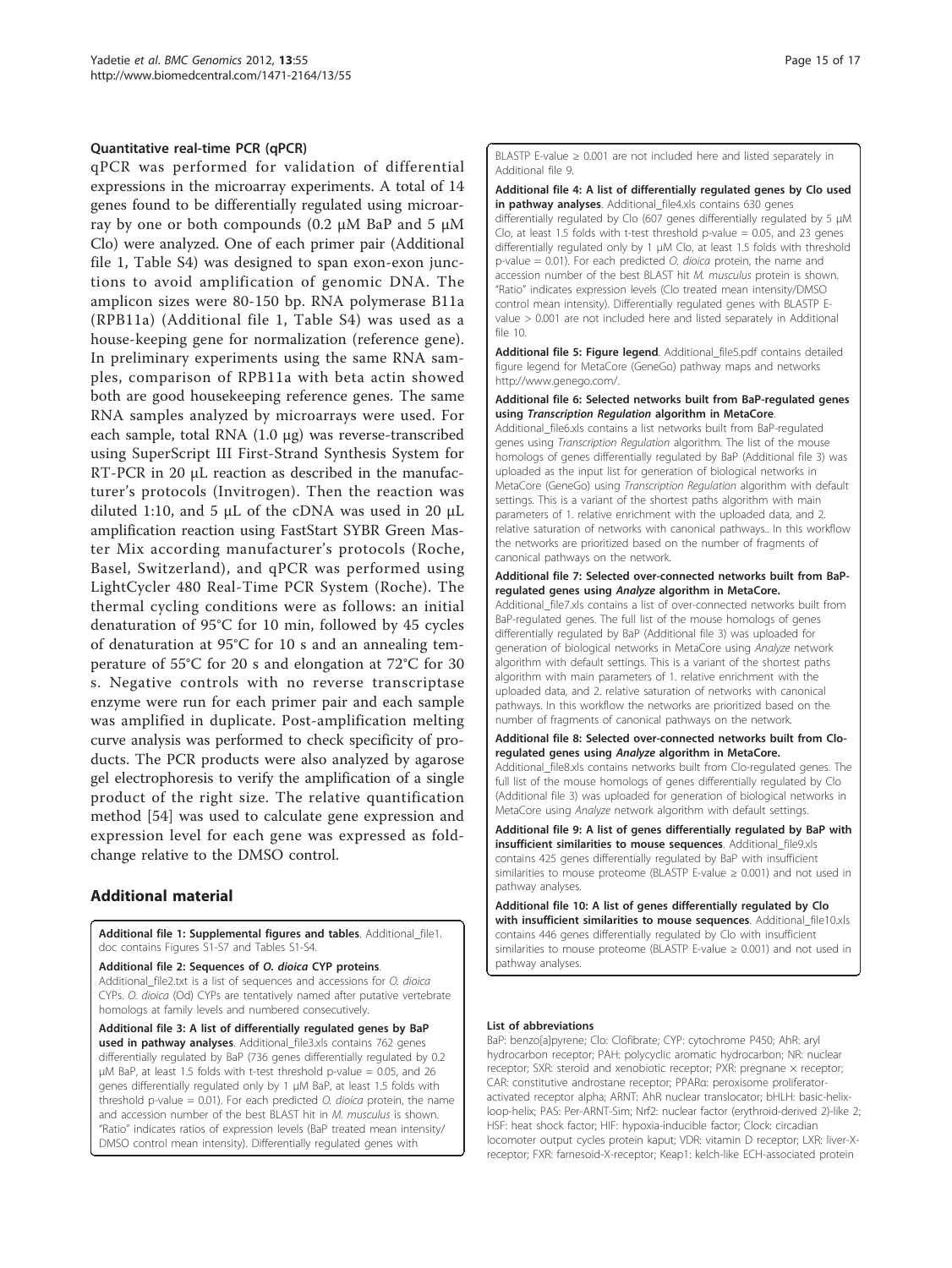<span id="page-15-0"></span>1; cnc-bZIP: cap 'n' collar-basic leucine-zipper; ARE: anti-oxidant response element; HSP: heat-shock protein; GCL: glutamate-cysteine ligase; TCA: tricarboxylic acid cycle; ROS: reactive oxygen species; GST: glutathione-stransferase; ABC: ATP-binding cassette; MAPK: mitogen-activated protein kinase; MKK7: MAPK kinase7; PKC-A: protein kinase C-A; AP-1: activator protein 1; GCLm: GCL modifier subunit; GCLc: GCL catalytic subunit; GGT: gamma-glutamyltransferase; TXN: thioredoxin; HMM: Hidden Markov Model; DMSO: Dimethyl sulfoxide.

#### Acknowledgements

The project was supported by the national Functional Genomics Programme (FUGE) of the Research Council of Norway (RCN) (OIKOSYS project), Sars Centre and RCN projects no. 181888 (Environment 2015) and 192441 (Strategic University Project). We thank Professor Christer Hogstrand of King's College, London for advice with bioinformatics analysis, and Dr. Boris Lenhard of Computational Biology Unit, University of Bergen for review of the manuscript and useful suggestions. We thank the Oikopleura culture facility for excellent service. We thank two anonymous reviewers for critical reading of the manuscript, useful comments and suggestions.

#### Author details

<sup>1</sup>Sars International Centre for Marine Molecular Biology, University of Bergen, Bergen, Norway. <sup>2</sup>Department of Molecular Biology, University of Bergen, Bergen, Norway. <sup>3</sup>Department of Biology, University of Bergen, Bergen, Norway. <sup>4</sup>Department of Biology, University of Iowa, Iowa City, Iowa, USA.<br><sup>5</sup>Genoscone, Evry, Erance <sup>5</sup>Genoscope, Evry, France.

#### Authors' contributions

FY designed and carried out the experiments, sequence and microarray data analyses and drafted the manuscript. SB carried out the microarray hybridization experiments. HEF and JMB participated in the exposure and qPCR experiments. OAK participated in genome survey and sequence analysis. FD performed transcriptome sequence mappings and analyses. RM carried out statistical analysis of tiling array data. CC, JRM and EMT performed tiling array development and analysis. AG and DC participated in the conception, design and coordination of the study, participated in sequence analysis and helped to draft the manuscript. All authors read and approved the final manuscript.

#### Received: 8 September 2011 Accepted: 2 February 2012 Published: 2 February 2012

#### References

- Goldstone JV: [Environmental sensing and response genes in cnidaria: the](http://www.ncbi.nlm.nih.gov/pubmed/18956243?dopt=Abstract) [chemical defensome in the sea anemone Nematostella vectensis.](http://www.ncbi.nlm.nih.gov/pubmed/18956243?dopt=Abstract) Cell Biology and Toxicology 2008, 24(6):483-502.
- 2. Goldstone JV, Hamdoun A, Cole BJ, Howard-Ashby M, Nebert DW, Scally M, Dean M, Epel D, Hahn ME, Stegeman JJ: [The chemical defensome:](http://www.ncbi.nlm.nih.gov/pubmed/17097629?dopt=Abstract) [Environmental sensing and response genes in the Strongylocentrotus](http://www.ncbi.nlm.nih.gov/pubmed/17097629?dopt=Abstract) [purpuratus genome.](http://www.ncbi.nlm.nih.gov/pubmed/17097629?dopt=Abstract) Dev Biol 2006, 300(1):366-384.
- 3. Reitzel AM, Sullivan JC, Traylor-Knowles N, Finnerty JR: [Genomic survey of](http://www.ncbi.nlm.nih.gov/pubmed/18574101?dopt=Abstract) [candidate stress-response genes in the estuarine anemone Nematostella](http://www.ncbi.nlm.nih.gov/pubmed/18574101?dopt=Abstract) [vectensis.](http://www.ncbi.nlm.nih.gov/pubmed/18574101?dopt=Abstract) Biological Bulletin 2008, 214(3):233-254.
- 4. Gorsky G, Fenaux R: The role of Appendicularia in marine food webs. In The Biology of Pelagic Tunicates. Edited by: Bone Q. Oxford: Oxford University Press; 1998:161-169.
- 5. Robison BH, Reisenbichler KR, Sherlock RE: [Giant larvacean houses: Rapid](http://www.ncbi.nlm.nih.gov/pubmed/15947183?dopt=Abstract) [carbon transport to the deep sea floor.](http://www.ncbi.nlm.nih.gov/pubmed/15947183?dopt=Abstract) Science 2005, 308(5728):1609-1611.
- Spada F, Steen H, Troedsson C, Kallesoe T, Spriet E, Mann M, Thompson EM: [Molecular patterning of the oikoplastic epithelium of the larvacean](http://www.ncbi.nlm.nih.gov/pubmed/11279070?dopt=Abstract) [tunicate Oikopleura dioica.](http://www.ncbi.nlm.nih.gov/pubmed/11279070?dopt=Abstract) Journal of Biological Chemistry 2001, 276(23):20624-20632.
- 7. Thompson EM, Kallesoe T, Spada F: [Diverse genes, expressed in distinct](http://www.ncbi.nlm.nih.gov/pubmed/11784009?dopt=Abstract) [regions of the trunk epithelium define a monolayer cellular template for](http://www.ncbi.nlm.nih.gov/pubmed/11784009?dopt=Abstract) [construction of the oikopleurid house.](http://www.ncbi.nlm.nih.gov/pubmed/11784009?dopt=Abstract) Dev Biol 2001, 238(2):260-273.
- Bouquet JM, Spriet E, Troedsson C, Ottera H, Chourrout D, Thompson EM: [Culture optimization for the emergent zooplanktonic model organism](http://www.ncbi.nlm.nih.gov/pubmed/19461862?dopt=Abstract) [Oikopleura dioica.](http://www.ncbi.nlm.nih.gov/pubmed/19461862?dopt=Abstract) Journal of Plankton Research 2009, 31(4):359-370.
- 9. Delsuc F, Brinkmann H, Chourrout D, Philippe H: [Tunicates and not](http://www.ncbi.nlm.nih.gov/pubmed/16495997?dopt=Abstract) [cephalochordates are the closest living relatives of vertebrates.](http://www.ncbi.nlm.nih.gov/pubmed/16495997?dopt=Abstract) Nature 2006, 439(7079):965-968.
- 10. Denoeud F, Henriet S, Mungpakdee S, Aury J-M, Da Silva C, Brinkmann H, Mikhaleva J, Olsen LC, Jubin C, Canestro C, et al: [Plasticity of Animal](http://www.ncbi.nlm.nih.gov/pubmed/21097902?dopt=Abstract) [Genome Architecture Unmasked by Rapid Evolution of a Pelagic](http://www.ncbi.nlm.nih.gov/pubmed/21097902?dopt=Abstract) [Tunicate.](http://www.ncbi.nlm.nih.gov/pubmed/21097902?dopt=Abstract) Science 2010, 330(6009):1381-1385.
- 11. Denison MS, Whitlock JP: [Xenobiotic-inducible transcription of](http://www.ncbi.nlm.nih.gov/pubmed/7629130?dopt=Abstract) [cytochrome P450 genes.](http://www.ncbi.nlm.nih.gov/pubmed/7629130?dopt=Abstract) Journal of Biological Chemistry 1995, 270(31):18175-18178.
- 12. Nebert DW, Dalton TP: [The role of cytochrome P450 enzymes in](http://www.ncbi.nlm.nih.gov/pubmed/17128211?dopt=Abstract) [endogenous signalling pathways and environmental carcinogenesis.](http://www.ncbi.nlm.nih.gov/pubmed/17128211?dopt=Abstract) Nature Reviews Cancer 2006, 6(12):947-960.
- 13. Blumberg B, Sabbagh W, Juguilon H, Bolado J, van Meter CM, Ono ES, Evans RM: [SXR, a novel steroid and xenobiotic-sensing nuclear receptor.](http://www.ncbi.nlm.nih.gov/pubmed/22315721?dopt=Abstract) Genes & Development 1998, 12(20):3195-3205.
- 14. Palmer CNA, Hsu MH, Muerhoff AS, Griffin KJ, Johnson EF: [Interaction of](http://www.ncbi.nlm.nih.gov/pubmed/8027069?dopt=Abstract) the peroxisome proliferator-activated receptor alpha with the retinoid  $\times$ [receptor alpha unmasks a cryptic peroxisome proliferator response](http://www.ncbi.nlm.nih.gov/pubmed/8027069?dopt=Abstract) [element that overlaps an ARP-1-binding site in the CYP4A6 promoter.](http://www.ncbi.nlm.nih.gov/pubmed/8027069?dopt=Abstract) Journal of Biological Chemistry 1994, 269(27):18083-18089.
- 15. Klaassen C, Lu H: Xenobiotic receptors CAR and PXR: Springer 2010.
- 16. Hankinson O: [The aryl hydrocarbon receptor complex.](http://www.ncbi.nlm.nih.gov/pubmed/7598497?dopt=Abstract) Annual Review of Pharmacology and Toxicology 1995, 35:307-340.
- 17. Nebert DW, Dalton TP, Okey AB, Gonzalez FJ: [Role of aryl hydrocarbon](http://www.ncbi.nlm.nih.gov/pubmed/15028720?dopt=Abstract) [receptor-mediated induction of the CYP1 enzymes in environmental](http://www.ncbi.nlm.nih.gov/pubmed/15028720?dopt=Abstract) [toxicity and cancer.](http://www.ncbi.nlm.nih.gov/pubmed/15028720?dopt=Abstract) Journal of Biological Chemistry 2004, 279(23):23847-23850.
- 18. McIntosh BE, Hogenesch JB, Bradfield CA: [Mammalian Per-Arnt-Sim](http://www.ncbi.nlm.nih.gov/pubmed/20148691?dopt=Abstract) [Proteins in Environmental Adaptation.](http://www.ncbi.nlm.nih.gov/pubmed/20148691?dopt=Abstract) Annual Review of Physiology 2010, 72:625-645.
- 19. Rowlands JC, Gustafsson JA: [Aryl hydrocarbon receptor-mediated signal](http://www.ncbi.nlm.nih.gov/pubmed/9099515?dopt=Abstract) [transduction.](http://www.ncbi.nlm.nih.gov/pubmed/9099515?dopt=Abstract) Critical Reviews in Toxicology 1997, 27(2):109-134.
- 20. Hahn ME: [Aryl hydrocarbon receptors: diversity and evolution.](http://www.ncbi.nlm.nih.gov/pubmed/12213389?dopt=Abstract) Chemico-Biological Interactions 2002, 141(1-2):131-160.
- 21. Hahn ME, Karchner SI, Merson RR, Franks DG, Montie E, Lapseritis JM, Zabel EW, Tillitt DE, Hannink M: Aryl hydrocarbon receptors: Diversity and evolution. Marine Environmental Research 2004, 58(2-5):132.
- 22. Hahn ME, Karchner SI, Evans BR, Franks DG, Merson RR, Lapseritis JM: Unexpected diversity of aryl hydrocarbon receptors in non-mammalian vertebrates: Insights from comparative genomics. Journal of Experimental Zoology Part a-Comparative Experimental Biology 2006, 305A(2):131-131.
- 23. Itoh K, Wakabayashi N, Katoh Y, Ishii T, Igarashi K, Engel JD, Yamamoto M: [Keap1 represses nuclear activation of antioxidant responsive elements](http://www.ncbi.nlm.nih.gov/pubmed/22315721?dopt=Abstract) [by Nrf2 through binding to the amino-terminal Neh2 domain.](http://www.ncbi.nlm.nih.gov/pubmed/22315721?dopt=Abstract) Genes & Development 1999, 13(1):76-86.
- 24. Shimizu Y, Nakatsuru Y, Ichinose M, Takahashi Y, Kume H, Mimura J, Fujii-Kuriyama Y, Ishikawa T: [Benzo a pyrene carcinogenicity is lost in mice](http://www.ncbi.nlm.nih.gov/pubmed/10639156?dopt=Abstract) [lacking the aryl hydrocarbon receptor.](http://www.ncbi.nlm.nih.gov/pubmed/10639156?dopt=Abstract) Proceedings of the National Academy of Sciences of the United States of America 2000, 97(2):779-782.
- 25. Harvey R: Polycyclic Aromatic Hydrocarbons: Chemistry and Carcinogenicity Cambridge: Cambridge University Press; 1991.
- 26. Fent K, Weston AA, Caminada D: [Ecotoxicology of human](http://www.ncbi.nlm.nih.gov/pubmed/16257063?dopt=Abstract) [pharmaceuticals.](http://www.ncbi.nlm.nih.gov/pubmed/16257063?dopt=Abstract) Aquatic Toxicology 2006, 76(2):122-159.
- 27. Baldwin WS, Marko PB, Nelson DR: The cytochrome P450 (CYP) gene superfamily in Daphnia pulex. Bmc Genomics 2009, 10.
- 28. Goldstone JV, Goldstone HMH, Morrison AM, Tarrant A, Kern SE, Woodin BR, Stegeman JJ: [Cytochrome p450 1 genes in early deuterostomes](http://www.ncbi.nlm.nih.gov/pubmed/17916789?dopt=Abstract) [\(tunicates and sea urchins\) and vertebrates \(chicken and frog\): Origin](http://www.ncbi.nlm.nih.gov/pubmed/17916789?dopt=Abstract) [and diversification of the CYP1 gene family.](http://www.ncbi.nlm.nih.gov/pubmed/17916789?dopt=Abstract) Molecular Biology and Evolution 2007, 24(12):2619-2631.
- 29. Kalaany NY, Mangelsdorf DJ: [LXRs AND FXR: The Yin and Yang of](http://www.ncbi.nlm.nih.gov/pubmed/16460270?dopt=Abstract) [cholesterol and fat metabolism.](http://www.ncbi.nlm.nih.gov/pubmed/16460270?dopt=Abstract) Annual Review of Physiology 2006, 68:159-191.
- 30. Nguyen T, Nioi P, Pickett CB: [The Nrf2-Antioxidant Response Element](http://www.ncbi.nlm.nih.gov/pubmed/19182219?dopt=Abstract) [Signaling Pathway and Its Activation by Oxidative Stress.](http://www.ncbi.nlm.nih.gov/pubmed/19182219?dopt=Abstract) Journal of Biological Chemistry 2009, 284(20):13291-13295.
- 31. Oyake T, Itoh K, Motohashi H, Hayashi N, Hoshino H, Nishizawa M, Yamamoto M, Igarashi K: [Bach proteins belong to a novel family of BTB](http://www.ncbi.nlm.nih.gov/pubmed/8887638?dopt=Abstract)[basic leucine zipper transcription factors that interact with MafK and](http://www.ncbi.nlm.nih.gov/pubmed/8887638?dopt=Abstract)